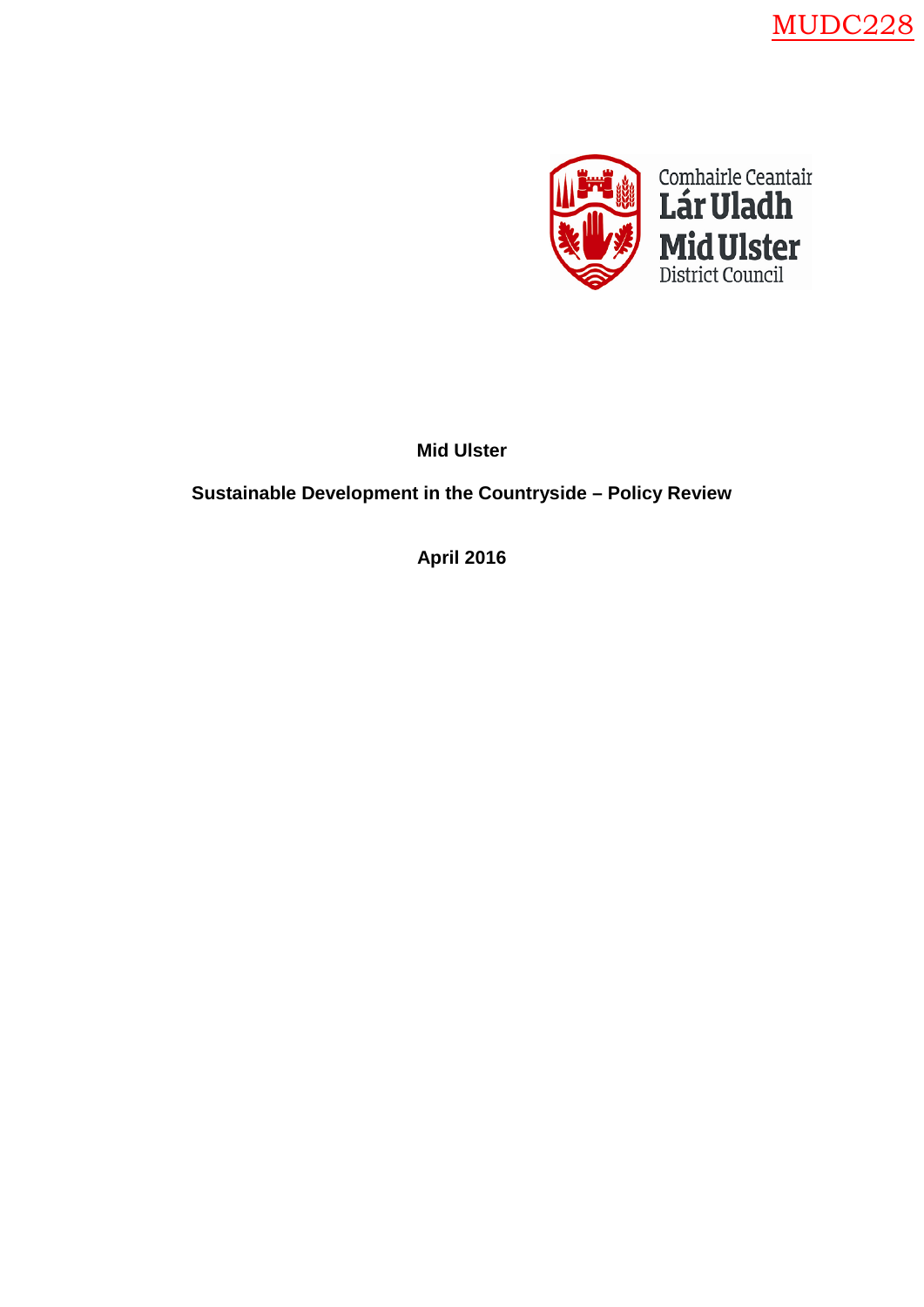#### **Sustainable Development in the Countryside**

| <b>Purpose:</b>        | To provide members with an opportunity to consider<br>existing planning policies as they pertain to Sustainable<br>Development in the Countryside and to consider the<br>need to tailor these policies for Mid Ulster in light of the<br>forthcoming Local Development Plan.                  |
|------------------------|-----------------------------------------------------------------------------------------------------------------------------------------------------------------------------------------------------------------------------------------------------------------------------------------------|
| <b>Content:</b>        | The paper provides information on:                                                                                                                                                                                                                                                            |
|                        | (i) The context of Sustainable Development in Mid Ulster<br>and existing planning policies                                                                                                                                                                                                    |
|                        | (ii) Mid Ulster District Council (MUDC) objectives for<br>Sustainable Development in the Countryside and the<br>linkages between the MUDC objectives for future growth<br>and the Sustainability Appraisal, Regional planning<br>policy and Strategic Planning Policy Statement<br>objectives |
|                        | (iii) Consider existing policies and consider preferred<br>and alternative policy options, tailored to local<br>circumstances, for Sustainable Development within the<br><b>Local Development Plan</b>                                                                                        |
| <b>Recommendation:</b> | That the Planning Committee notes the findings and<br>considers how this paper shall be used to inform the<br>Preferred Options Paper (POP) and strategic policies in<br>the Local Development Plan (LDP)                                                                                     |

#### **1.0 Introduction**

- 1.1 The purpose of this paper is to inform the Planning Committee of current planning policies associated with Development in the Countryside and assess whether or not they are fit for purpose against the Council's objectives for accommodating sustainable growth within the countryside and whether they need to be tailored to meet local circumstances through the new Local Development Plan (LDP) 2030.
- 1.2 This paper contains an assessment of how existing planning policies relevant to Development in the Countryside take account of objectives contained within the Regional Development Strategy 2035 (RDS 2035), the Single Planning Policy Statement (SPPS), Sustainability Appraisal themes and MUDC Sustainable Development Objectives.

#### **2.0 Legislative Context**

2.1 Part 2 of the Planning Act (Northern Ireland) 2011 sets out the statutory requirement for Sustainable Development in general (rural and urban areas both). Part 2 Section 5 states that in order to comply with the objective of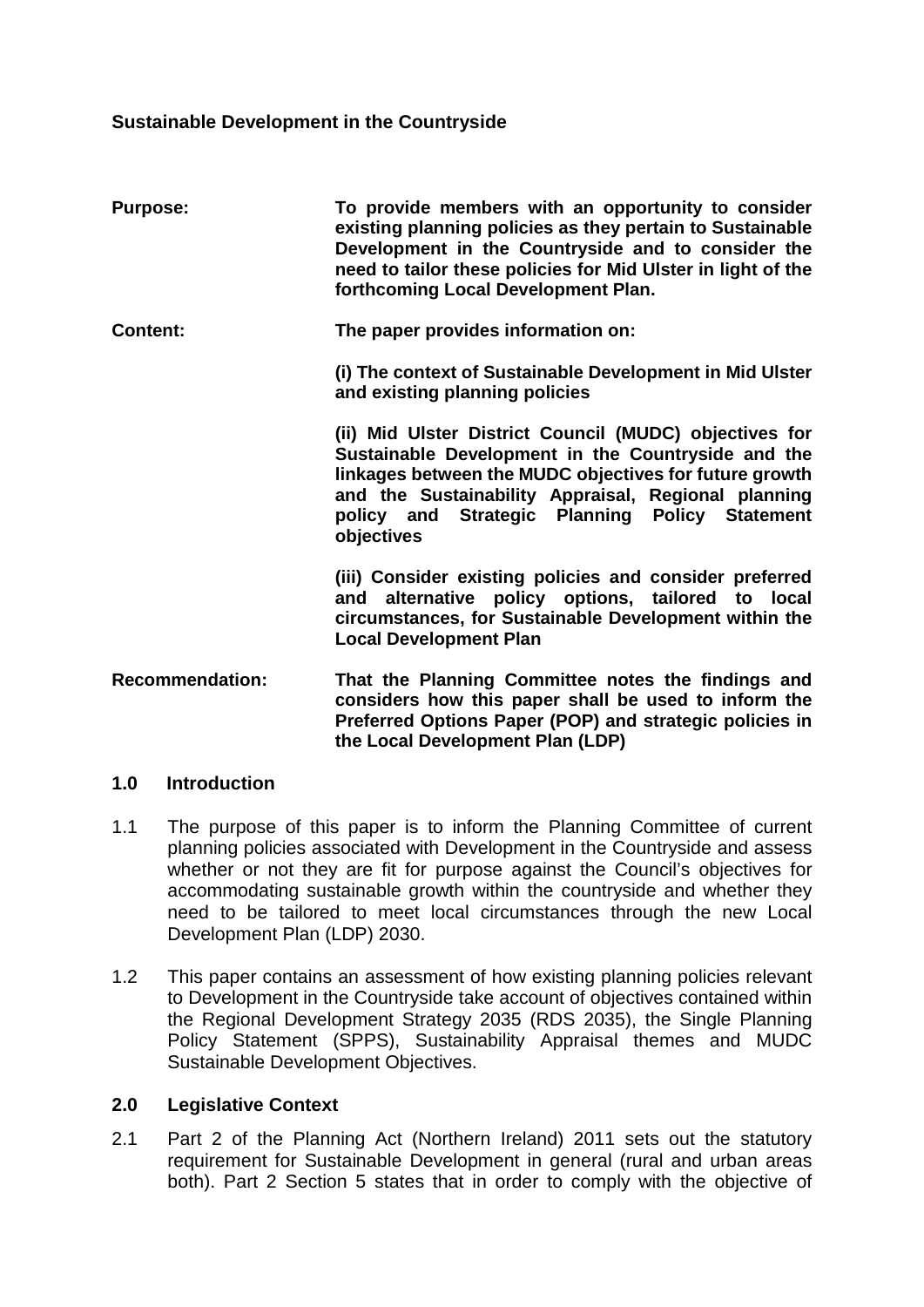furthering Sustainable Development a person must take account of policies and guidance issued by:

- 1. The Office of First Minister and Deputy First Minister (OFMDFM)
- 2. The Department of the Environment (DOE)
- 3. The Department for Regional Development (DRD)
- 4. Any other relevant matters

Examples of such policies and guidance are the Regional Development Strategy (2035) and the Strategic Planning Policy Statement (SPPS)

Section 25 of the Northern Ireland (Miscellaneous Provisions) Act 2006 requires all NI Departments and **District Councils**, in exercising their functions, to act in the way they consider best calculated to contribute to the achievement of sustainable development.

#### **3.0 The Objectives**

#### **(a) Mid Ulster Council**

- 3.[1](#page-2-0) Position Paper One<sup>1</sup> outlined a number of policy objectives that will assist in formulating the aims and objectives for sustainable development in the LDP. One of these objectives was based on accommodating people and creating places, namely;
	- To provide for vital and vibrant rural communities whilst protecting the countryside in which they live by accommodating sustainable growth within the countryside proportionate to the extent of existing rural communities.

A second objective centres on enhancing the environment, namely:

• The need to protect and enhance the natural and built environment to achieve biodiversity, quality design, enhanced leisure and economic opportunity and promote health and well-being.

There are other objectives in Position Paper 1 that may also have relevance to the theme of Sustainable Development in the Countryside, but to a lesser degree than the aforementioned two (eg)

- To recognise the needs of both growing families and carers of the elderly and disabled by accommodating development which allows people to remain within their own communities and does not lead to significant harm to neighbours or the environment.
- 3.2 The statutory requirement, contained in the Planning Act (Northern Ireland) 2011, to further Sustainable Development is reflected in the above policy objectives for the formulation of the LDP.

<span id="page-2-0"></span> <sup>1</sup> Position Paper One Population and Growth, September 2014, Mid Ulster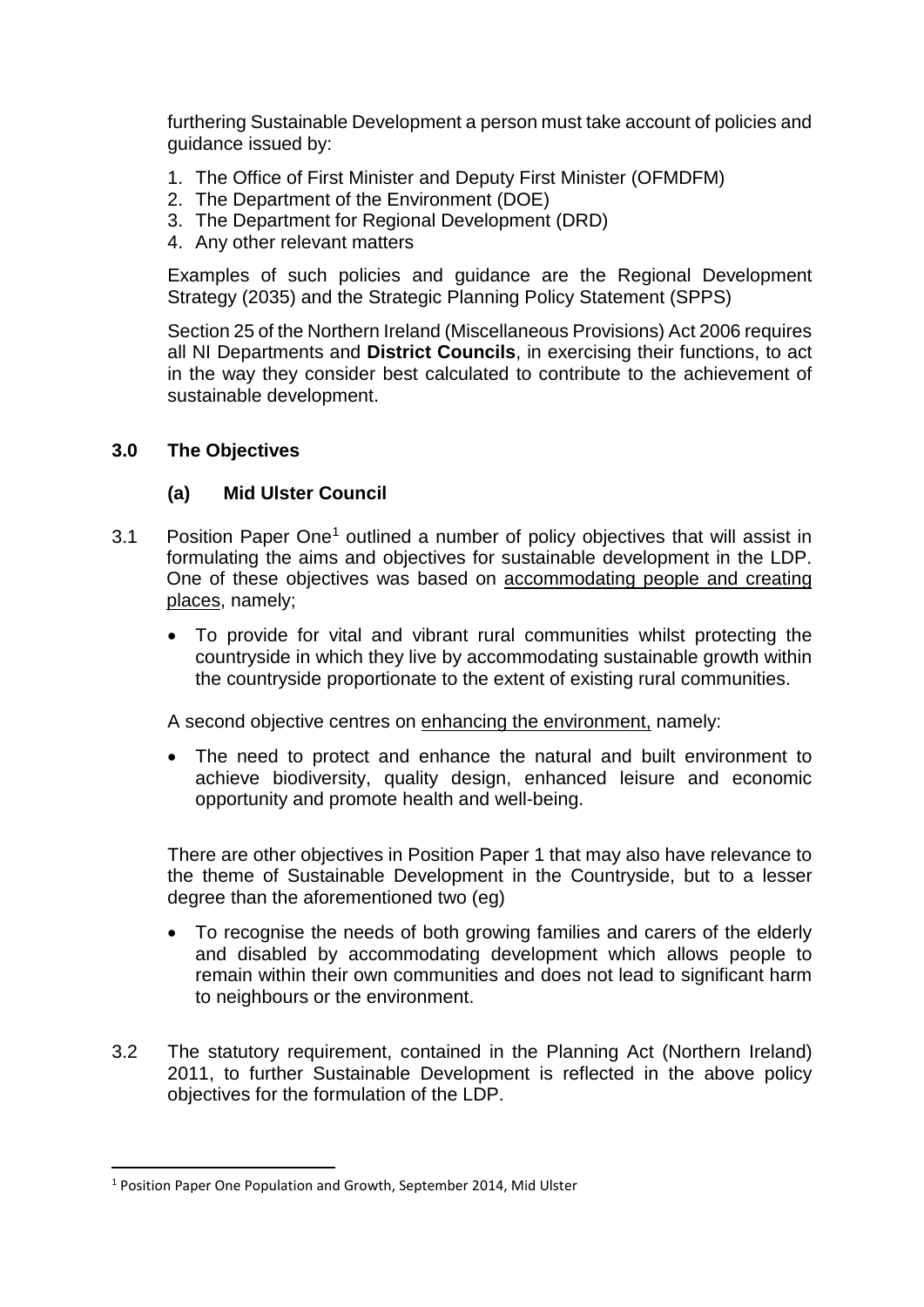# **(b) Sustainability Appraisal (SA)**

- 3.3 A Sustainability Appraisal is a systematic process which must be carried out during the preparation of a Local Development Plan in order to promote sustainable development by assessing the extent to which an emerging plan will achieve required environmental, economic and social objectives. All LDP strategic planning policies will be subject to SA incorporating Strategic Environmental Assessment (SEA).
- 3.4 A key objective of the Sustainability Appraisalis to maintain and enhance the character and quality of landscapes and townscapes. In respect of sustainable development in the countryside current and future planning policies should take account of the need to:
	- Improve the landscape character and visual amenity of open spaces;
	- Protect and enhance local distinctiveness and sense of place;
	- Minimise visual intrusion and protect views;
- 3.5 MUDC has commenced work on the preparation of the required Sustainability Appraisal and associated Strategic Environmental Assessment.

### **(c) Regional Development Strategy (RDS) and Strategic Planning Policy Statement (SPPS)**

3.6 The RDS provides an overarching strategic planning framework to facilitate and guide the public and private sectors. It defines sustainable development as *"development that meets the needs of the present without compromising the ability of future generations to meet their own needs".* 

Two of the aims of the RDS which relate to sustainable development are:

- To support strong, sustainable growth for the benefit of all parts of Northern Ireland.
- To protect and enhance the environment for its own sake.
- 3.7 It also sets out a clear strategic objective for rural areas, namely:
	- *SFG13 – To sustain rural communities living in smaller settlements and open countryside.*
- 3.8 The RDS places the onus on Mid Ulster District Council to address the economic, social and environmental issues aimed at achieving these sustainable development aims and objectives.
- 3.9 The SPPS is a statement of the Departments policy on planning matters that should be implemented across Northern Ireland and it was formally adopted in September 2015. It was agreed with the Northern Ireland Executive and its objectives were judged to be in general conformity with those of the RDS. Where the SPPS introduces a change of policy direction and/or provides a policy clarification that would be in conflict with the retained policy the SPPS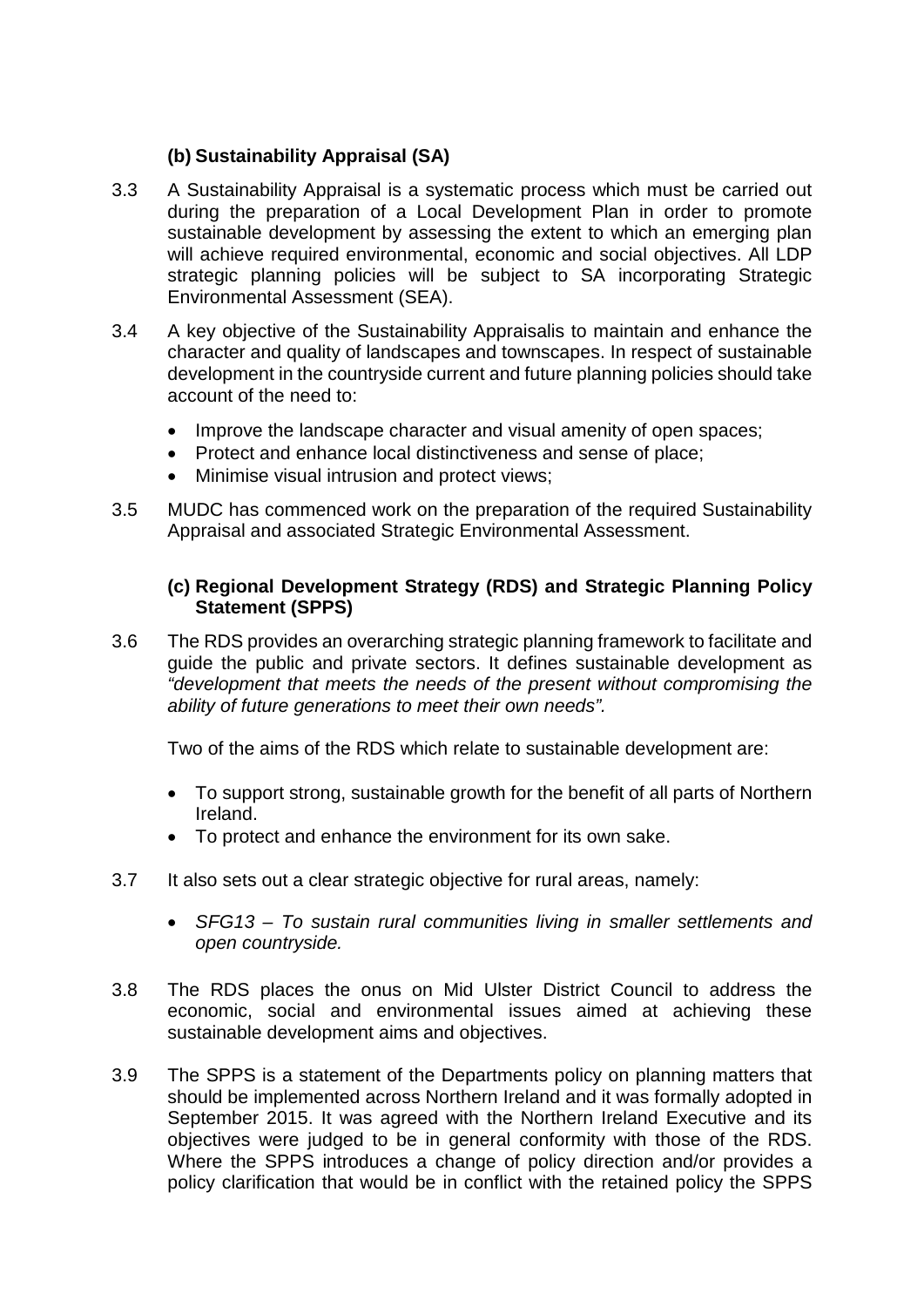should be accorded greater weight in the assessment of individual planning applications. However, where the SPPS is silent or less prescriptive on a particular planning policy matter than retained policies this should not be judged to lessen the weight to be afforded to the retained policy. More recently, the Minister of the Environment has called for a review of the SPPS "Call for Evidence" in as far as it relates to development in the Countryside. Until such times as the outcome of this review is published Council will continue to apply the SPPS in this way.

- 3.10 The aim of the SPPS with regard to the Countryside is to manage development in a manner which strikes a balance between protection of the environment from inappropriate development, whilst supporting and sustaining rural communities consistent with the RDS
- 3.11 In relation to housing in the countryside the SPPS adopts quite a similar approach to Planning Policy Statement 21 "Sustainable Development in the Countryside", setting policy objectives aimed at:
	- Managing growth to achieve appropriate and sustainable patterns of development which will support a vibrant community
	- Conserving the landscape and natural resources of the rural area, protecting it from excessive, inappropriate or obtrusive development and from the actual or potential effects of pollution
	- Facilitating development which contributes to a sustainable rural economy
	- Promoting high standards in design, siting and landscaping
- 3.12 The SPPS adopts a policy approach based on clustering, consolidating and grouping new development, particularly new residential development, with existing established buildings and the re-use of previously used buildings. It also states that all new development in the countryside must integrate, respect rural character and be appropriately designed. It should not mar the distinction between settlements and the countryside or result in urban sprawl and it should reflect and complement the overall approach to housing growth in the plan area.
- 3.13 Mid Ulster Council must take into account the implications of this strategic policy in the preparation of its LDP and in the determination of planning applications. The LDP, should reflect the aim, objectives and policy approach of the SPPS, but be tailored to the specific circumstances of Mid Ulster. Such circumstances have been identified through the Council Preparatory Papers and Countryside Assessment which includes an Environmental Assets Appraisal and Landscape Assessment.

#### **(d) Community Plan**

3.14 Section 66 (6) of the Local Government Act (NI) 2014 requires that; *'…in the discharge of its duties under subsection (1) a council must where appropriate have regard to its plan strategy and its local policies plan under sections 8 and 9 of the Planning Act (NI) 2011.'*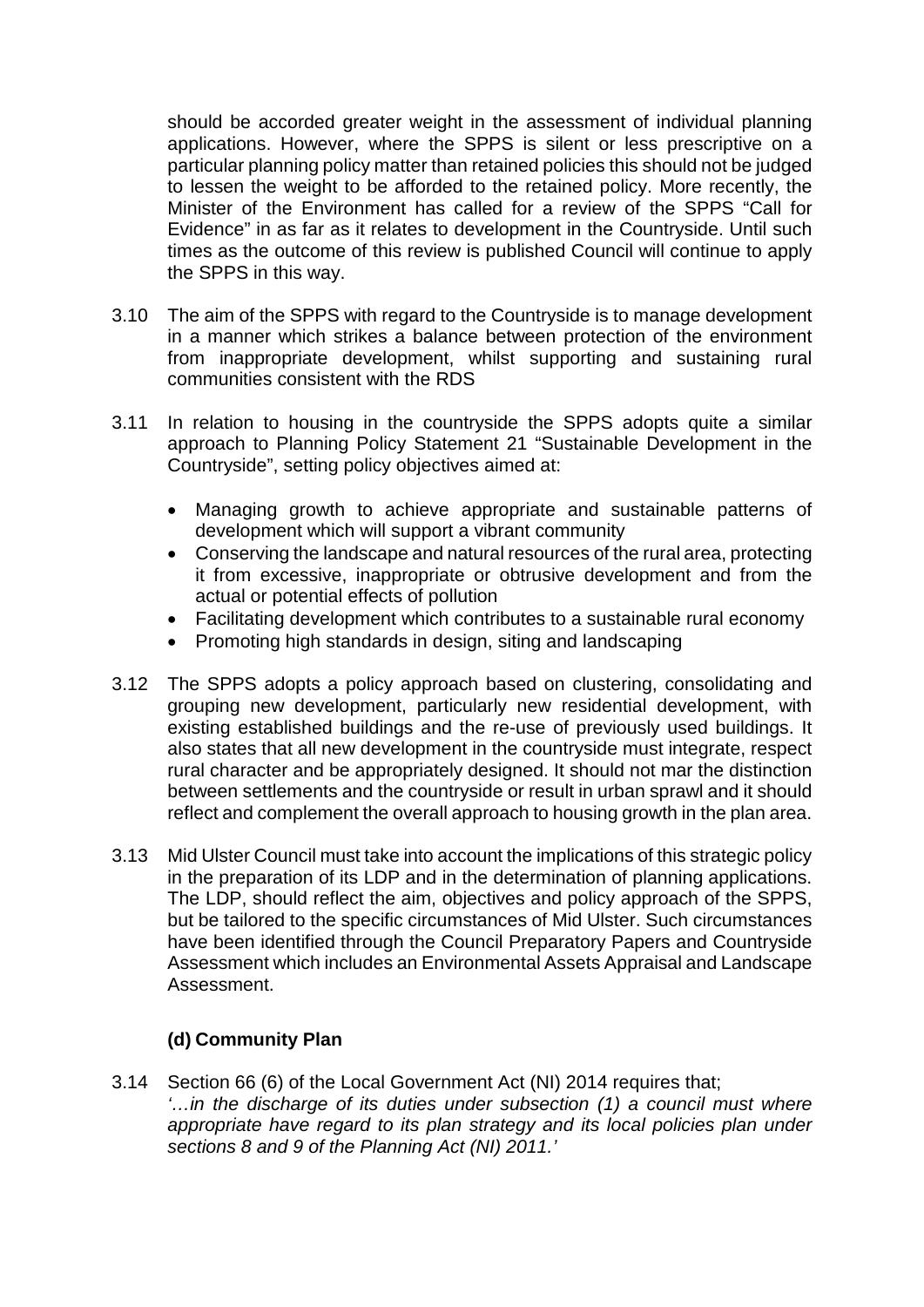- 3.15 Subsection (1) states that the Council must initiate, maintain, facilitate and participate in community planning for its district. In other words the Local Development Plan must have regard to the community plan and vice versa.
- 3.16 The Community Planning Team of MUDC carried out public community consultation in October – December 2014 in the preparation of the draft Community Plan. Relevant to PPS21, this feedback suggested that there should be greater support for farm diversification and a greater provision of social housing, possibly using existing empty buildings.
- 3.17 Full public consultation of the draft Community Plan is due to commence in the summer of 2016.

#### **4.0 Sustainable Development Workshop**

- 4.1 In considering and assessing the policy approach to be taken in Mid Ulster in relation to development in the countryside a workshop was held with members and council officers to explore the current planning policies within PPS 21 and discuss where they may need to be tailored to meet local circumstances. There was general consensus from the outset that Mid Ulster requires planning policy that is a little more flexible than the policies currently contained within PPS 21.
- 4.2 There was discussion at the workshop about the revised Housing Growth Indicator (HGI) for Mid Ulster which reflects the growth Mid Ulster has experienced in recent years. This HGI provides justification for approximately 70 additional rural dwelling per year over the plan period. This would suggest that there is definitely a case for a more flexible rural policy.
- 4.3 With regards to location, siting and design of buildings in the countryside, there were no objections to amalgamating policies CTY 8, 13, 14 and 15. There was lengthy discussion about ribbon development and dwellings in existing clusters. What constitutes a gap site and a built up frontage was explored and it was agreed that this would be assessed on the basis of impact on rural character, pressure and sensitivity. The notion of defining the size of gap site was discussed and it was agreed that the best way to decide this was to obtain public opinion on this through public consultation at Preferred Options stage. A new policy was discussed to provide for a dwelling in existing farm clusters. Councillors raised some concerns regarding obtaining mortgages, accesses and health and safety issues in this instance. It was agreed to bring forward such a policy to see what comes of it.
- 4.4 Further discussion centred on replacement dwellings and the conversion of buildings for residential use. It was agreed to run with the existing PPS 21 policies in this regard.
- 4.5 It was agreed that the current PPS 21 policy for farm dwellings discriminates against those farmers who sell off other development opportunities on their holdings in advance of seeking approval for a farm dwelling under CTY 10. Councillors were of the opinion that houses bequeathed to sons/daughters should not be regarded as a development opportunity sold/transferred off,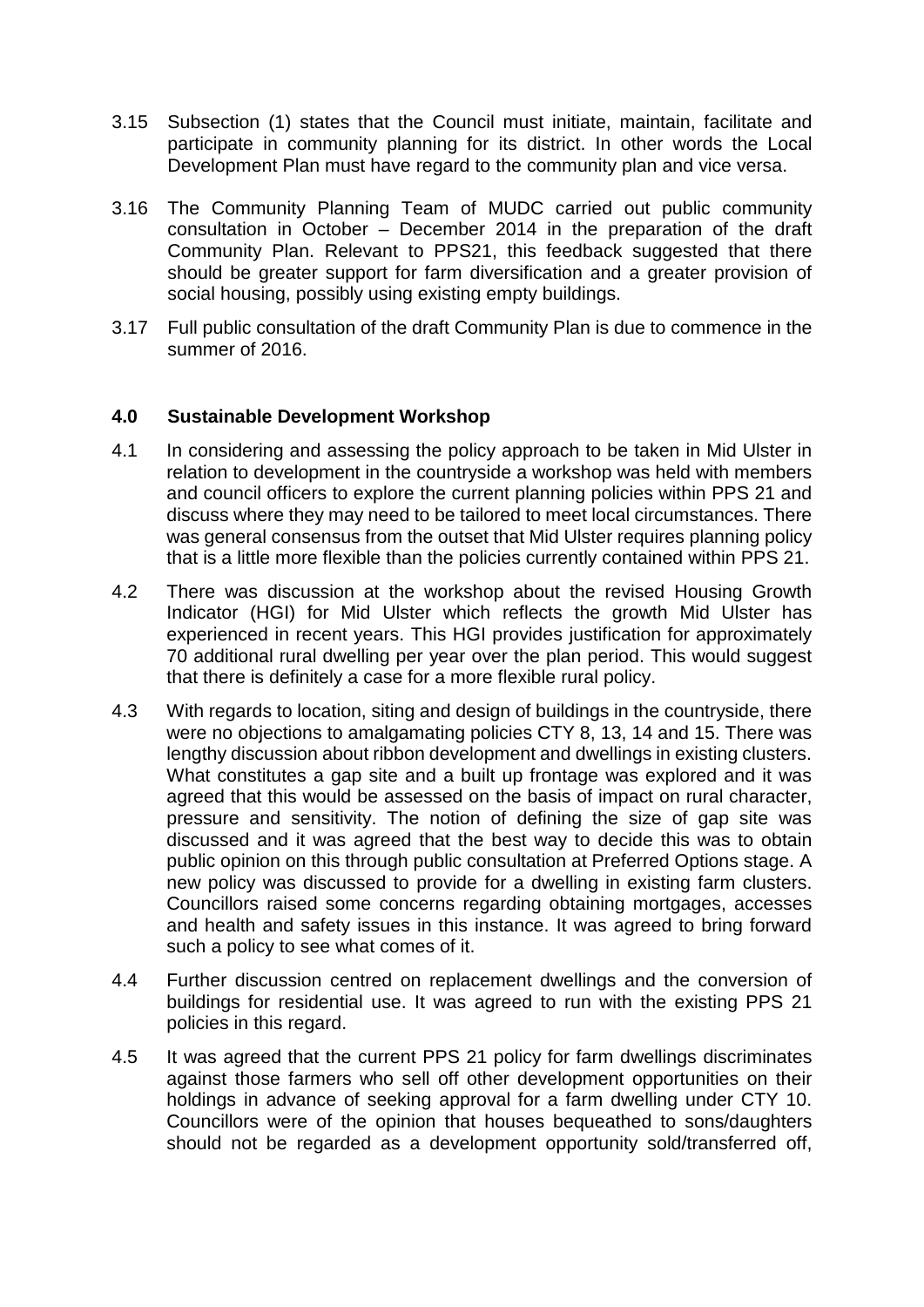whereas sites sold off for economic gain should be. This would protect the rural dweller rather than supporting speculators.

- 4.6 With regards to dwellings for Personal and Domestic Circumstances it was agreed by all attendees that the current PPS 21 policy gives no credence to the care of vulnerable children and the elderly, despite baseline data (Oxford Economics January 2015) which exists which demonstrates the importance of family members in providing care. It was agreed that any new policy should recognise this.
- 4.7 In respect of dwellings for non-agricultural business enterprises, Councillors agreed that security was a strong enough reason for gaining approval for a dwelling, as long as the business was established for at least 6 years and that it was sited adjacent to the existing business.
- 4.8 No comments were made regarding policies for Caravans and Mobiles, Social and Affordable Housing and Farm Diversification. Clarification was provided on the type of agricultural buildings that cannot be converted to a non-residential use and discussion took place on the need to have policies for Hobby Farms and Fishing Development. The general consensus here was to leave things as they are in so far as they are not specifically referred to in PPS 21 or the SPPS.

#### **5.0 Consideration and Assessment of Planning Policy Statement 21 (PPS21) – Sustainable Development in the Countryside.**

- 5.1 One of the key objectives of the RDS is to achieve balanced regional growth. Before examining how PPS 21 complies with the objectives of the SPPS and the Councils Growth Strategy it is important to put into context the level of growth required in rural Mid Ulster in order to adhere to the RDS at a strategic level.
- 5.2 The Department of Regional Development recently released revised Housing Growth Indicators (HGI's) for the period of 2012-2025**.** These HGI's are mainly used as a guide in the creation of Local Development Plans, in order to ensure that adequate housing land is available for the incoming plan period and are intended to underpin one of the RDS's key objectives of achieving balanced regional growth.
- 5.3 The HGI figures in the RDS 2035 cover the period **2008-2025** and stipulated the housing need for each former LGD within Mid Ulster District. The total for the 3 LGD's was **13,300.**
- 5.4 The revised HGI figures are compiled in line with the new council boundaries and cover the period of **2012-2025**. At the time of writing this paper the revised HGI's have not yet been adopted. However, with specific reference to Mid Ulster, a Revised HGI of **9,500** has been assigned. The previousHGI's when projected over the same time period as the revised HGI's would give a figure of **10,140.**
- 5.5 Of particular interest in the consideration of the revised figure is that over the Local Development Plan period **(2015 - 2030),** the rate of growth advised by the revised HGI's would produce **10,950** houses. If we take it that 40% (Housing Allocation Paper) of the Mid Ulster population live in the rural area, this will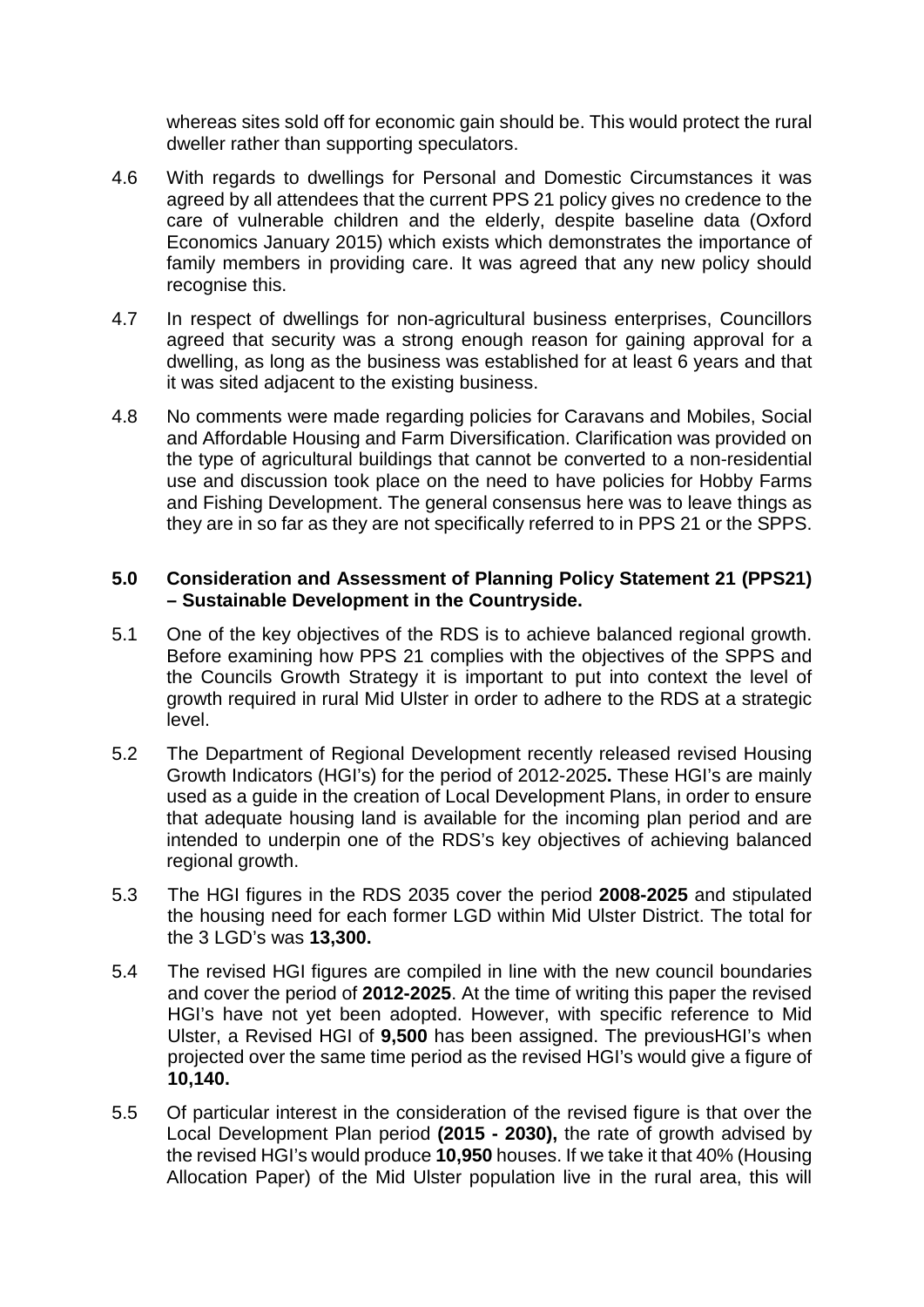equate to a requirement of **4380** rural houses over the plan period. In the PPS21 "bedding in period" (2012-2014) there were 245 rural dwellings approved over the 3 LGD's in Mid Ulster. Assuming a 90% implementation rate (Preparatory Paper 2 – Housing), this equates to 220 rural dwellings per year, giving a total of 3300 approved rural dwellings. Based on this current trend, scope is provided for accommodating approximately **1000** additional rural dwellings over the plan period. These figures are only indicative but nevertheless they provide justification for relaxation of rural policy in the new LDP.

- 5.6 Planning Policy Statement 21 sets out the existing planning policy for residential and non-residential developmentin the countryside. PPS21 defines the countryside as land lying outside the settlement limits as identified in Development Plans.
- 5.7 The purpose of the following section of the paper is to assess the effectiveness of PPS21 in more detail and to consider the following:
	- 1. Do the policies of PPS21 accord with the objectives of the SPPS and the LDP objectives in relation to sustainable development in the Countryside?
	- 2. Whether or not the policies need to be tailored to local circumstances and how can planning facilitate more sustainable development in the Countryside within the confines of the SPPS and the LDP objectives?

# **DEVELOPMENT IN THE COUNTRYSIDE – CTY 1 (Overarching Policy)**

- 5.8 CTY 1 sets out the types of developments which in principle are considered acceptable in the countryside and that will contribute to the aims of sustainable development. It separates these developments into two categories, Housing Development and Non-Residential Development. It also states that other types of development will be acceptable in certain cases and that all proposals must be designed and sited to integrate sympathetically into the landscape and that they should meet other planning and environmental considerations including those for drainage, access and road safety. It advises that if an area is designated as a Special Countryside Area (SCA) then no development will be permitted unless it complies with the specific policy provisions of the relevant plan. It does not detail the specific criteria of each of policy but exists as the **overarching policy** within the document.
- 5.9 The SPPS does not have an overarching policy like CTY 1 but rather has individual regional strategic policies. The aim of the SPPS with regard to the countryside is to manage development in a manner which strikes a balance between protection of the environment from inappropriate development, whilst supporting and sustaining rural communities consistent with the RDS. While not going into specific criteria, CTY 1 is reflective of this aim.
- 5.10 The objectives of the SPPS are centred on managing growth, conserving the landscape and natural resources, contributing to a sustainable rural economy and promoting high standards in design, siting and landscaping. CTY 1 sets out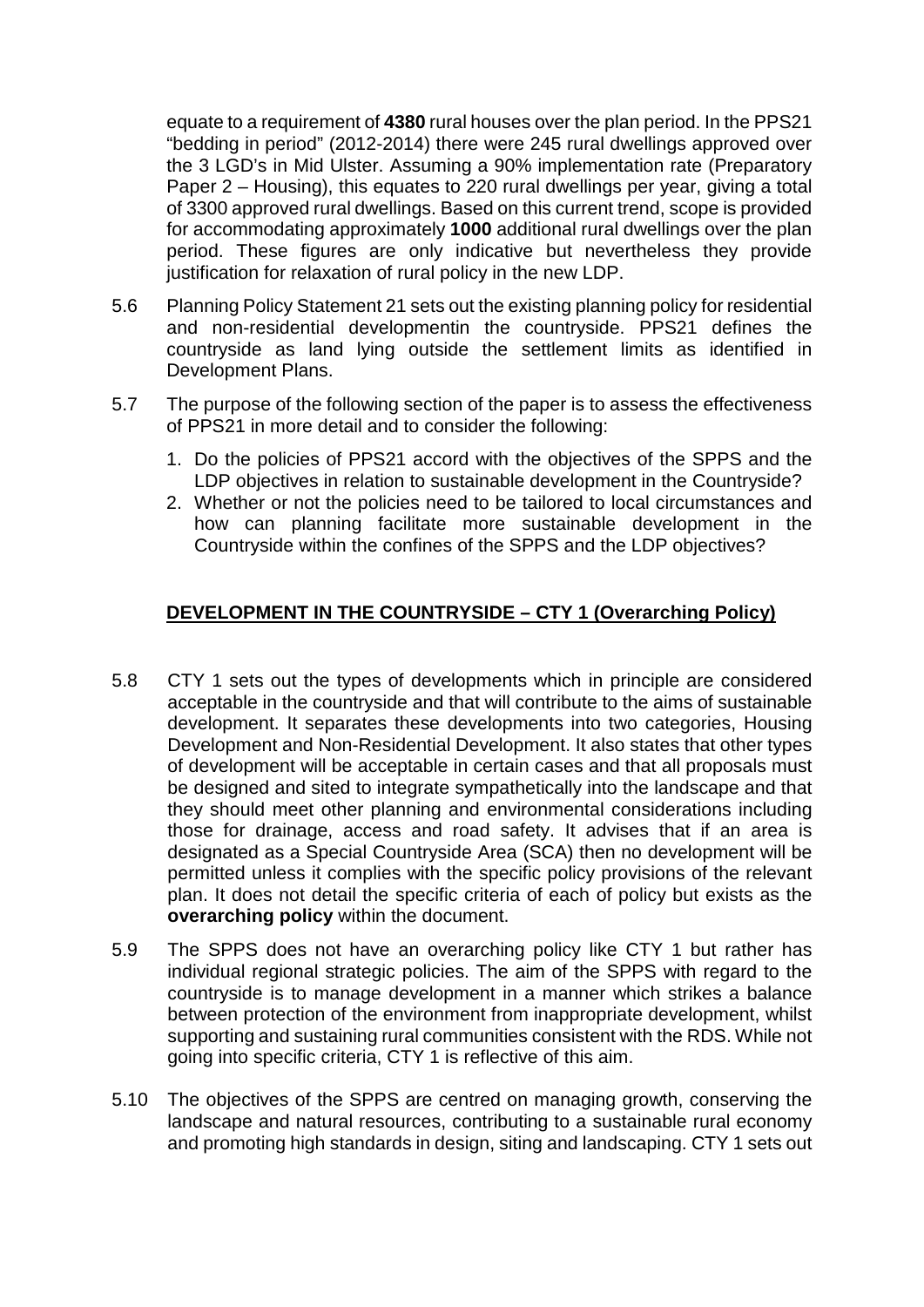policies, which will go some way to meeting these objectives, although it doesn't go into the specifics about how each policy should be assessed.

- 5.11 The SPPS, in paragraph 6.91, states that "all planning applications must be assessed in accordance with normal planning criteria, relating to such considerations as access arrangements, design and environmental considerations" and in paragraph 6.77 it states that "proposals for development in the countryside must be sited and designed to integrate sympathetically with their surroundings, must not have an adverse impact on the rural character of the area, and meet other planning and environmental considerations including those for drainage, sewerage, access and road safety". This means that as well as satisfying the specific criteria of each regional strategic policy in the SPPS, all proposals must meet this general criteria. Similarly, CTY 1 provides general criteria for design and siting even though this is repeated in a lot of the individual policies.
- 5.12 The SPPS omits any reference to Dispersed Rural Communities (DRC's) whereas they are referred to specifically in CTY 1. The implications of this will be discussed further in this paper as PPS21 contains a specific policy for DRC's. Like CTY 1, the SPPS does include reference to Special Countryside Areas (SCA's). The SPPS recognises that some areas in the countryside may exhibit exceptional landscapes and may be worthy of being designated as an SCA. It also advises that development in an SCA should only be acceptable in certain circumstances.
- 5.13 Going forward Council will need to decide if they want to include an overarching policy in the LDP which sets out our individual policy options for development in the Countryside or whether they think this is unnecessary and that these matters are best dealt with in line with the SPPS approach.

# **DEVELOPMENT IN DISPERSED RURAL COMMUNITIES (DRC's) – CTY 2**

- 5.14 Some rural areas commonly display symptoms of economic and social disadvantage. These areas may contain dispersed communities with a strong sense of identity. In order to promote rural regeneration in these areas the Department of the Environment designated a number of these areas as DRC's. Currently DRC's are designated through the Development Plan process. The criteria for designating a DRC includes:
	- Location in a remoter rural area away from areas of development pressure close to towns;
	- Association with a traditional focal point where there is convincing evidence of local community activity;
	- Other facilities or services such as a shop or public house;
	- A locally significant number of dwellings built up over time.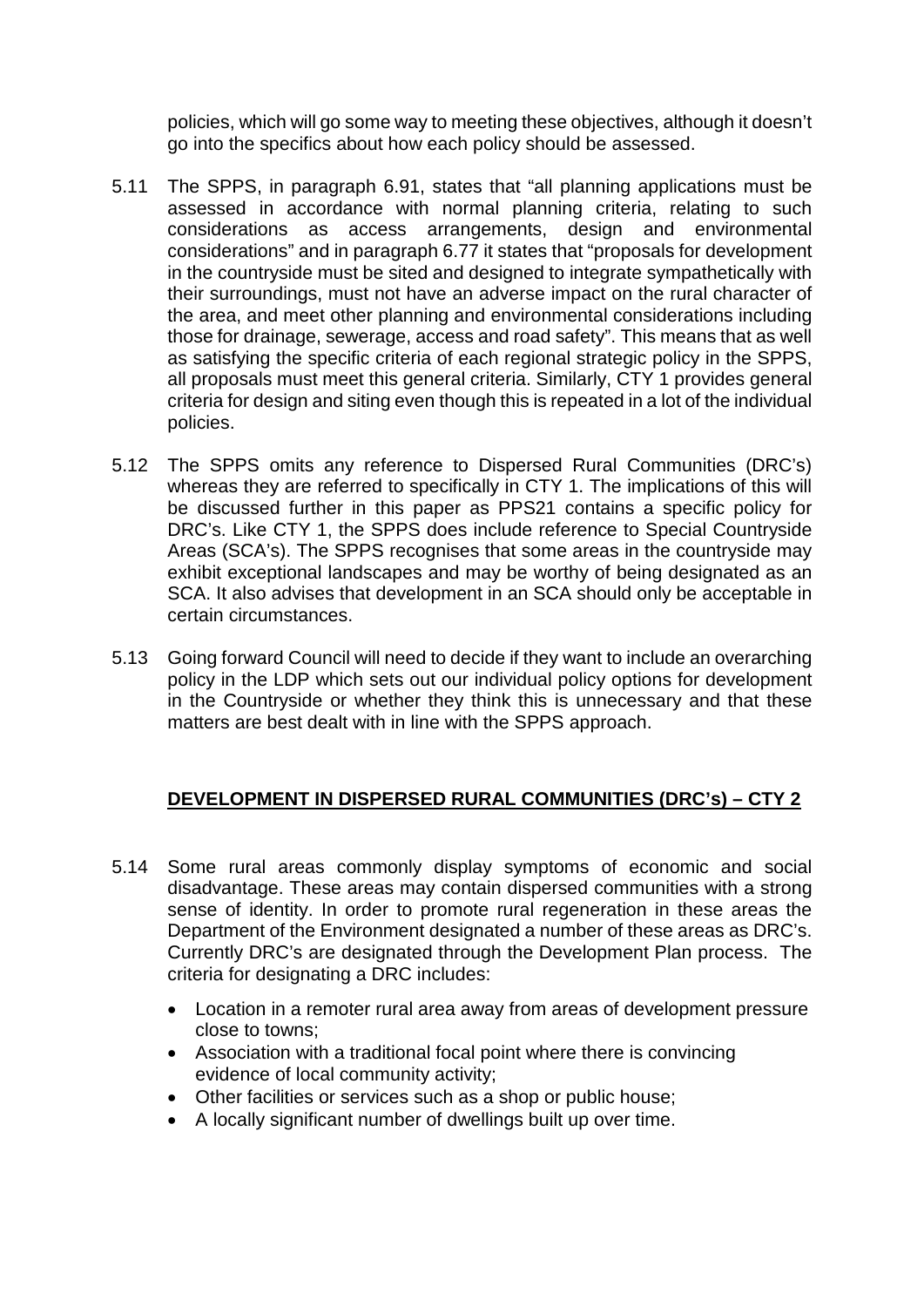- 5.15 DRC's are currently recognised in PPS21 and the policy used to assess development proposals within a DRC is CTY2. At present within Mid Ulster there are three DRC's:
	- **1. Carntogher**
	- **2. Sixtowns**
	- **3. Broughderg and Davagh Upper**

At a settlement workshop back in the summer of 2015, a desire to retain these existing DRC's was indicated despite it being acknowledged that DRC's were not included in the SPPS. It was also suggested that consideration should be given to designating additional DRC's within the Mid Ulster District, namely at Slate Quarry (NE of Pomeroy), Curglassan(N of Stewartstown) and Aghamullan.

- 5.16 DRC's are just one of the many characteristics of Mid Ulster that make it distinct from other council districts. CTY 2 is an attempt to allow for development in designated DRC's. It allows for a small cluster or "clachan" style development of up to 6 houses at a focal point in a DRC. This is limited to one cluster per focal point. Appropriate economic, tourism, social or community facilities may also be accommodated in a DRC under CTY 2.Design should be high quality and sympathetic to the rural area. Social/affordable housing schemes in DRC's will be assessed against the other policy provisions of PPS21. Whilst there is no provision for DRC's in the SPPS, their inclusion in the new LDP would adhere to the sustainability objective of the SPPS to manage growth to achieve appropriate and sustainable patterns of development which will support a vibrant community. DRC's contain unique rural communities which deserve to be sustained and protected. In addition to providing for clachans in DRC's Council may wish to consider if there is any merit in having a provision in the LDP for family clachans in rural areas outside DRC's, where the family support mechanisms are important and where visual impact is minimised by siting development within exiting groups of buildings.
- 5.17 Regarding the specific criteria of CTY 2, allowing for up to 6 dwellings at a focal point is adequate to contribute to a vibrant community. Anything additional could be regarded as over development. The requirement to site at a focal point is also necessary in order to cluster the development. There is no reason that other types of appropriate development cannot be permitted in a DRC. This will keep these communities vibrant and will encourage social interaction. As in all cases design should be high quality.
- 5.18 A key objective of the Sustainability Appraisal is to maintain and enhance the character and quality of landscapes and townscapes. The SA ensures that new policies in the LDP protect and enhance local distinctiveness and sense of place. CTY 2 is particularly relevant in this regard. As stated above, dispersed communities often have a strong sense of identity and CTY 2 ensures that this sense of place is protected.

# **NEW DWELLINGS IN EXISTING CLUSTERS – CTY 2a**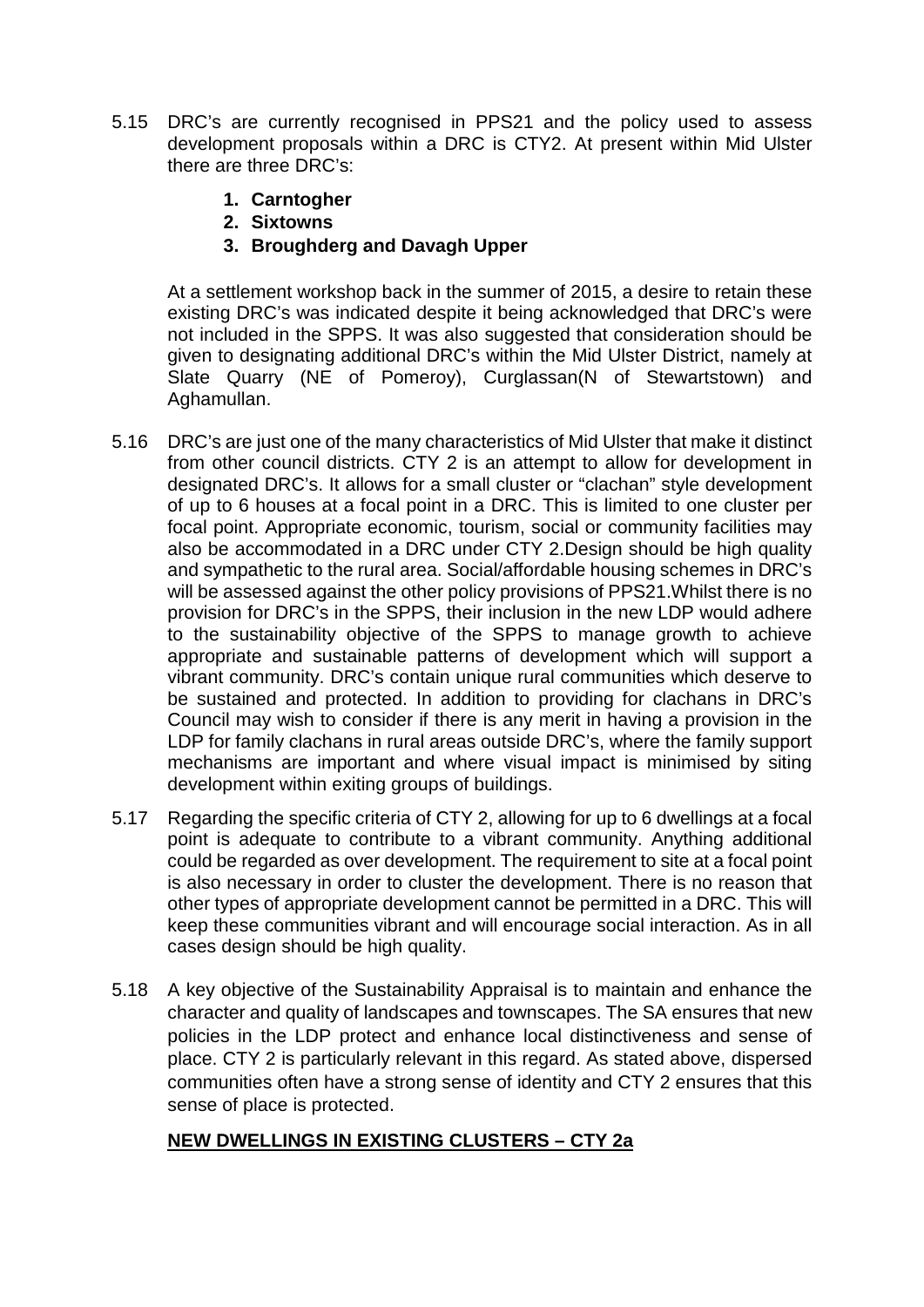- 5.19 Clusters of development are a common characteristic of the Mid Ulster countryside. Policy CTY 2a provides an opportunity to gain approval for a dwelling in an existing rural cluster provided the cluster is outside of a farm and consists of 4 or more buildings, 3 of which must be dwellings. The cluster must appear as a visual entity in the landscape and must be associated with a focal point (eg) community building, or is located at a cross roads. The site must provide adequate enclosure and be bounded on at least 2 sides with other development in the cluster. The development of the site should not significantly alter the character of the site or countryside and should not impact on residential amenity.
- 5.20 This current policy provides a sustainable option for people to live in the countryside ensuring that rural areas are supported by strong and sustainable growth. As such, it is in conformity with the strategic objective of the RDS (SFG13) – To sustain rural communities living in smaller settlements and open countryside as well as adhering to the SPPS objective to manage growth to achieve appropriate and sustainable patterns of development which supports a vibrant rural community.
- 5.21 The SPPS adopts a policy approach based on clustering, consolidating and grouping new development, particularly new residential development, with existing established buildings. It also provides for new dwellings in existing clusters through its regional strategic policy. CTY 2a conforms to this approach as it specifically promotes development in a cluster.
- 5.22 It could be considered that CTY 2a is overly prescriptive, however it does conform to the SPPS objective to conserve our rural areas from excessive, inappropriate or obtrusive development, whilst promoting high standards in siting.
- 5.23 The SPPS regional strategic policy for new dwellings in existing clusters is less detailed than CTY2a in the criteria to be adhered to, however, the main provisions are detailed and no new or additional criteria have been added. More specifically the regional strategic policy does not detail the types/number of buildings deemed to be a cluster. It doesn't define what constitutes a focal point nor does it state that the site should provide a suitable degree of enclosure or adversely impact on residential amenity. Council needs to consider if this level of detailed is required in the new LDP if we are including a policy for a dwelling in an existing cluster.
- 5.24 A key objective of the Councils Sustainability Appraisal is to maintain and enhance the character and quality of local landscapes. If a dwelling is approved in an existing cluster adhering to all the policy criteria of CTY 2a then this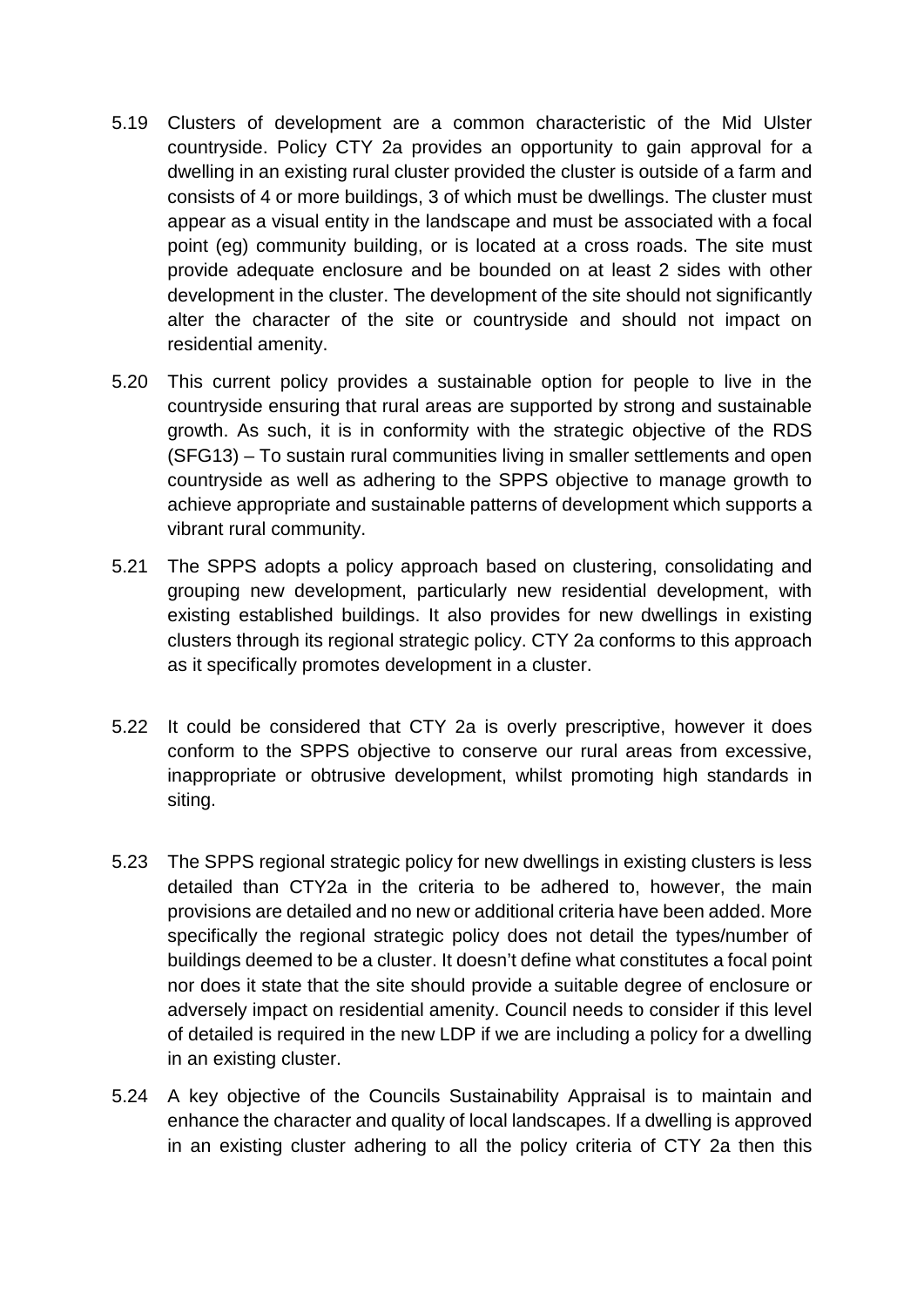objective of maintaining and enhancing the character of a particular rural area should be achieved.

5.25 CTY 2a, as it stands, is in conformity with the Council objective "To provide for vital and vibrant rural communities whilst protecting the countryside in which they live by accommodating sustainable growth within the countryside proportionate to the extent of existing rural communities". This policy provides an option for those wanting to live in existing clusters in the countryside. It will ensure that these clusters are kept vibrant and that new development can benefit from existing services such as access and drainage.

# **REPLACEMENT DWELLINGS – CTY 3**

- 5.26 The replacement of existing dwellings is important to the renewal and upgrading of rural housing stock in Mid Ulster. The 2011 Census reported that there were 754 empty dwellings in Cookstown District, 1204 in Dungannon and South Tyrone and 529 in Magherafelt. The Census also reported that there are more unfit dwellings in rural areas than there are in urban areas. This would indicate that there is definitely a need to have a policy in the new LDP which will allow the replacement of these empty and unfit rural dwellings, along with the replacement of other dwellings, in order to achieve sustainable rural growth.
- 5.27 CTY 3 as it exists, goes some way to bringing vacant dwellings back into use to contribute to housing stock. At the time of writing PPS21 there was concern that replacing rather than upgrading older dwellings was depleting our vernacular dwellings which are an important element of our built heritage. CTY 3 of PPS 21 is an attempt to help retain these vernacular dwellings rather than replace them. It also allows for the option of replacing them in certain circumstances as well as allowing the replacement of non-vernacular dwellings.
- 5.28 The policy approach of the SPPS includes promoting the re-use of previously used buildings. This sustainable approach facilitates new development which can benefit from existing services whilst mitigating against adverse impacts on rural amenity and landscape character. Similarly, CTY 3 seeks to help retain vernacular dwellings and promote their sympathetic renovation and continued use rather than replacement. As such, this criteria within CTY 3 conforms to the approach of the SPPS.
- 5.29 A main objective of the SPPS is to "conserve the landscape and natural resources of the rural area, protecting it from excessive, inappropriate or obtrusive development and from the actual or potential effects of pollution". CTY 3 helps to ensure the conservation of our built environment by promoting reuse over re-build. The CTY 3 criteria which states thatnew dwellings should not have a visual impact greater than the existing dwelling and siting within the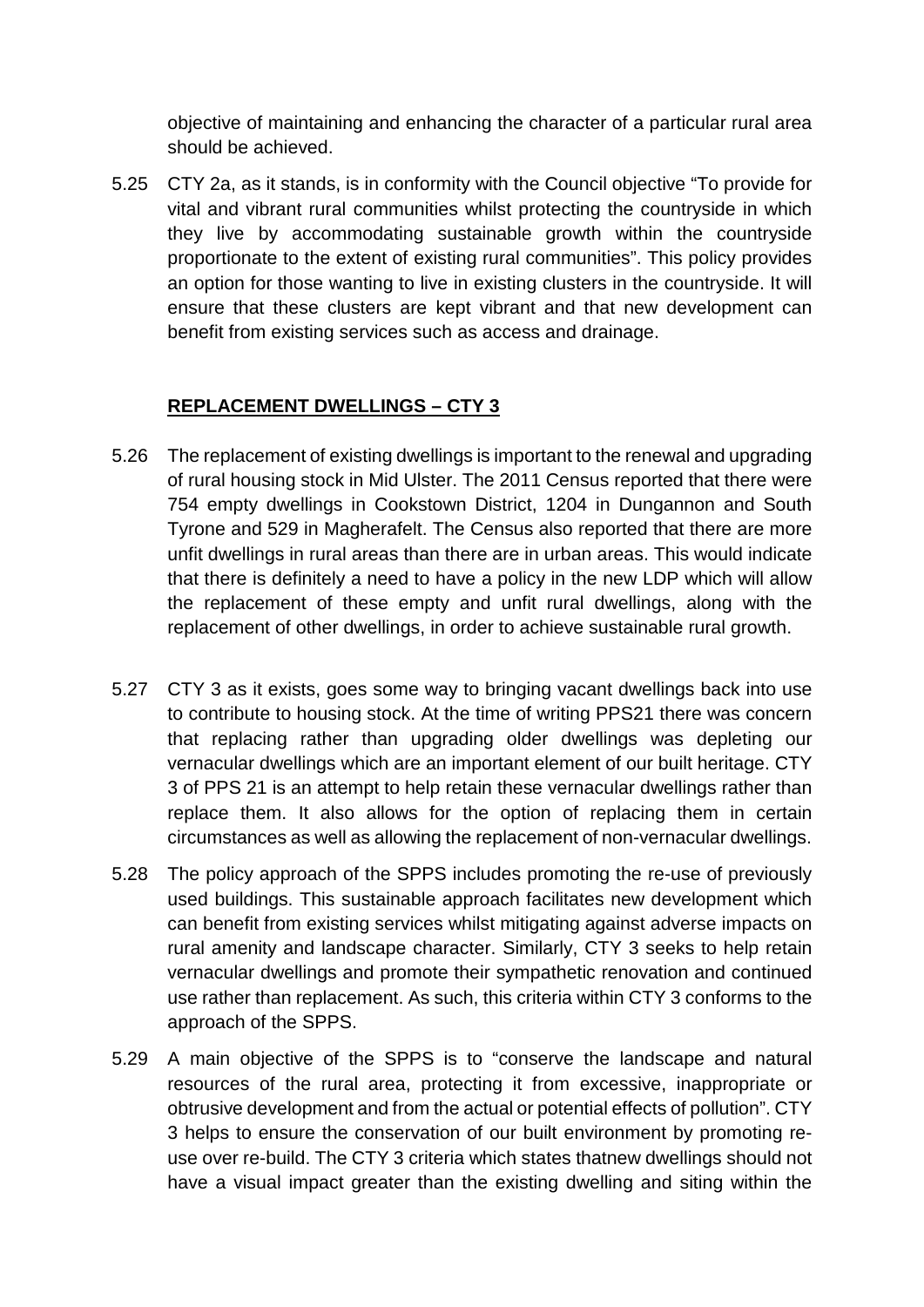established curtilage where possible goes some way to negating against any obtrusive development in the countryside. A requirement in CTY 3 for high quality design and availability of services also conforms to this objective.

- 5.30 The SA acknowledges that the new LDP must contain policies which, amongst other things,protects and enhances local distinctiveness and sense of place. Retaining important non-listed vernacular buildings will protect the distinctiveness of rural Mid Ulster and the provisions of CTY 3, as it exists, goes some way to doing this.
- 5.31 CTY 3 conforms to both Council objectives to enhance the environment and to provide vital and vibrant rural communities. The policy promotes retention of vernacular dwellings where possible and restricts the size of new builds. This can only enhance our rural areas. The provision of a policy for replacements contributes to the vibrancy of rural communities and provides an option for people to live in the countryside
- 5.32 This SPPS regional strategic policy for replacement dwellings does not go into the level of detail contained in CTY 3 however it covers some of the primary themes. This is acceptable given the fact that the SPPS is a strategic policy, however it does omit some important detail. It does not include that agricultural buildings or buildings of a temporary construction will not be eligible for replacement. Council may consider that it is important to include this in order to prevent over use of the policy. Given the fact that Mid Ulster is a predominantly rural district it will have an excessive number of agricultural buildings. To have policy which allows these types of buildings to be replaced would not be sustainable and would be contrary to the objectives of both the SPPS and the RDS. This policy does not promote the replacement of redundant nonresidential buildings with single dwellings where their replacement brings about environmental benefits. Nor does it have a provision for replacing fire damaged buildings. Another difference between this policy and CTY 3 is that it does not include specific criteria for the replacement of non-listed vernacular dwellings and it doesn't include criteria which would be considered general principles.
- 5.33 It could be argued that this SPPS policy does not do enough to promote the reuse of previously used buildings. This would actually be at odds with the approach of the SPPS and may not stand up to SA.

# **THE CONVERSION AND REUSE OF EXISTING BUILDINGS – CTY 4**

5.34 This policy provides for the reuse and conversion of "suitable" existing older buildings often found in the countryside for a variety of alternative uses, including use as a single dwelling. Whilst no definition of "suitable" is provided, examples referenced in the justification and amplification of the policy include school houses, churches and older traditional barns and outbuildings. Their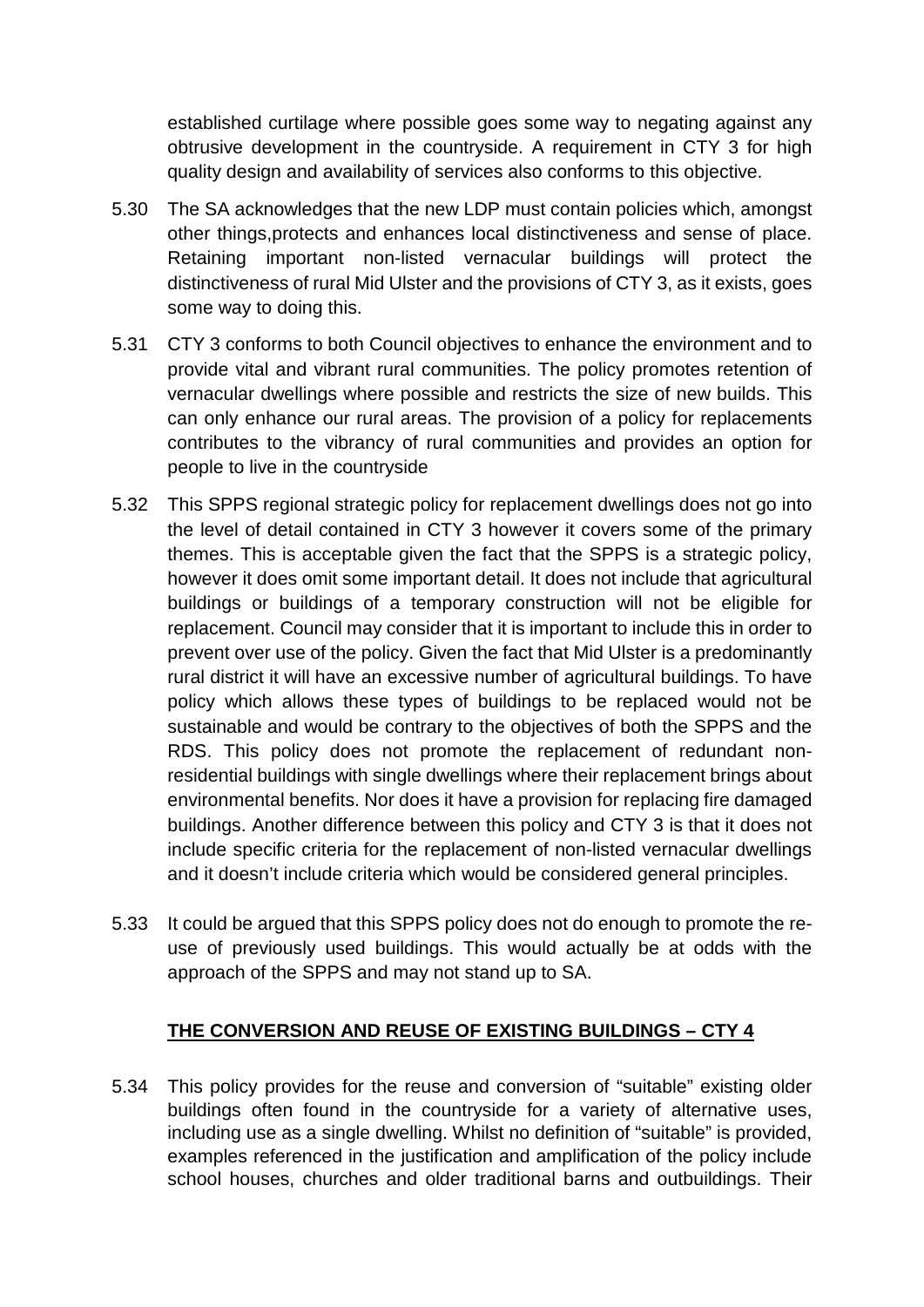reuse and conversion is seen as being a sustainable approach to development in the countryside and for certain buildings may be the key to their preservation.

- 5.35 CTY 4 as it exists, is in conformity with the RDS, which has a core objective to sustain rural communities living in smaller settlements and open countryside. The conversion and reuse of buildings is more sustainable than demolishing an existing building and replacing it with a new build. The preservation of certain buildings in the countryside also ensures that the rural landscape and our built heritage is protected and enhanced.
- 5.36 CTY 4 also conforms to the policy approach of the SPPS which promotes the reuse of previously used buildings. It facilitates new development which can benefit from the utilisation of existing services such as access and drainage, whilst also mitigating against potential adverse impacts on rural amenity and landscape character. It provides for the conversion and re-use of existing buildings for a variety of uses, including use as a single dwelling, unlike the SPPS which has a specific strategic policy for the conversion and reuse of existing buildings **"for residential use"** as well as having a separate policy for the conversion and reuse of existing buildings for **"non-residential use".**
- 5.37 CTY 4 specifically refers to "suitable buildings" unlike the SPPS regional strategic policy which specifically refers to "locally important buildings". It could be argued here that the term "suitable buildings" is too open ended and may not stand up to SA. The intention of CTY 4 is to convert/re-use buildings that may have some degree of vernacular or architectural merit, but the way it is worded means that any type of building could be converted or re-used.
- 5.38 Agricultural and temporary buildings are not eligible for conversion or re-use under CTY 4. Council may consider that it is important to retain the agricultural element of this criteria in the new LDP in order to prevent over use of the policy. Given the fact that Mid Ulster is a predominantly rural district it will have an excessive number of agricultural buildings. To have policy which allows these types of buildings to be converted or re-used may not be sustainable and may be contrary to the objectives of both the SPPS and the RDS. CTY 4 already contains a criteria which states that a building must be of permanent construction so there is no need to have criteria preventing the conversion/reuse of temporary buildings.
- 5.39 As CTY 4 promotes the conversion and reuse of existing buildings, it conforms to the SPPS objective to conserve rural landscapes by way of protecting our built heritage. It also conforms to one of the key objectives of the SA (ie) to maintain and enhance the character and quality of landscapes and townscapes. The very notion of converting and reusing rather than building new is an attempt to maintain and enhance what is already there. It improves the landscape character and visual amenity of open spaces as well as protecting and enhancing local distinctiveness and sense of place.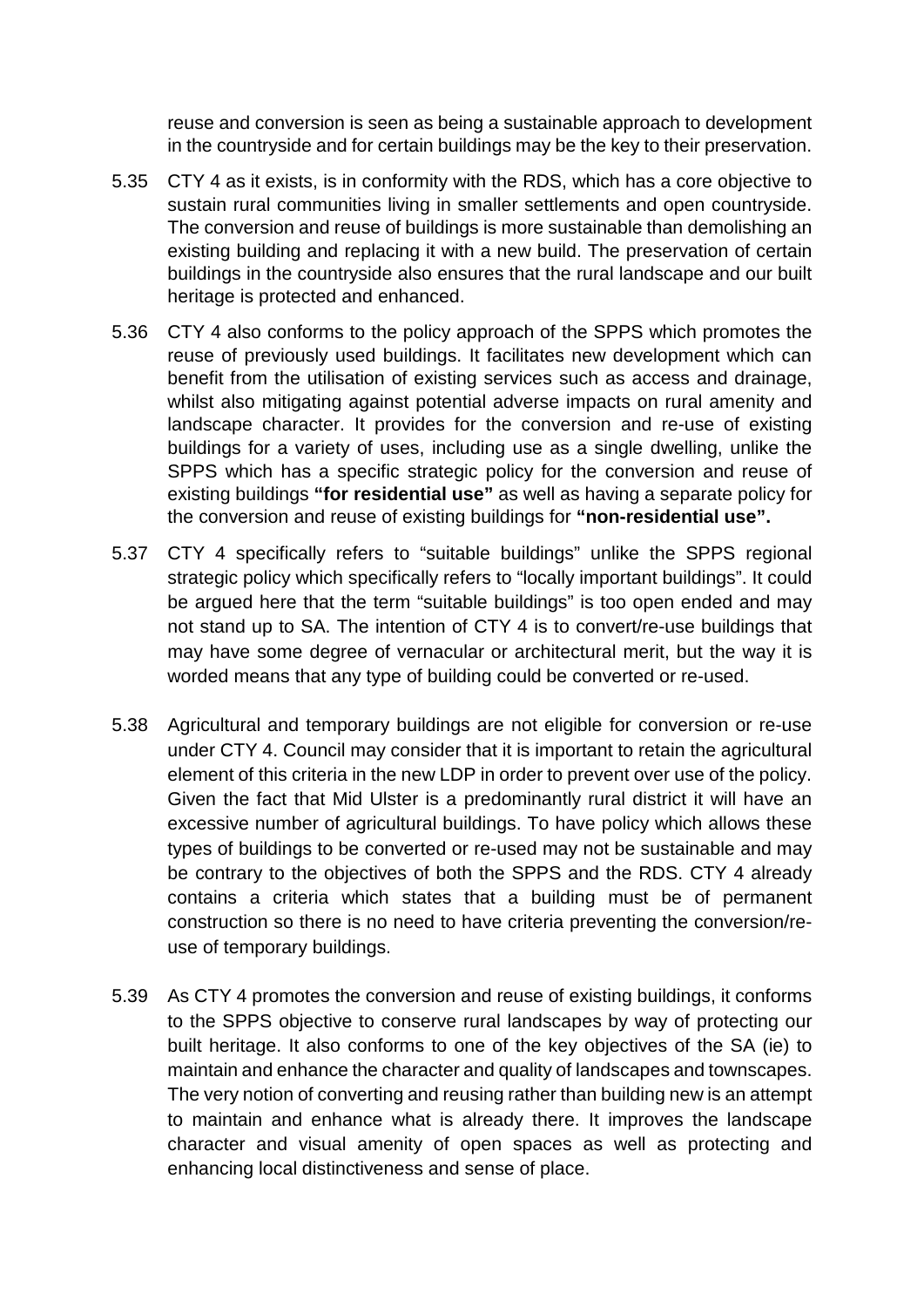- 5.41 CTY 4, as it currently exists will provide for vital and vibrant rural communities. It will also ensure the protection and enhancement of built environment by way promoting re-use as well as good quality design. As such, CTY 4 can be regarded as being in compliance with the Council's objectives for sustainable development in the countryside.
- 5.42 The regional strategic policy in the SPPS separates the policy for conversion and re-use into a residential policy and a non-residential policy. This approach refers to converting and re-using a "locally important building" rather than a "suitable building". There is no criteria in the regional strategic policy for the building to be converted/re-used to be of permanent construction. This may be considered by Council to be an important criteria to include in the LDP although it could be argued that any building of "local importance" would be of permanent construction and therefore there is no need for this criteria to be included in the LPD. This approach does not include any "general principles" criteria and this would be welcomed as these would be dealt with elsewhere in the LPD. Like CTY 4 it does provide for the conversion/re-use of a locally important building to more than one dwelling in certain circumstances and finally it does make reference to dwellings that have previously been replaced and retained as ancillary buildings not being eligible for conversion/re-use. This criteria is important to include in the new LDP as it also will reduce unsustainable overdevelopment in our rural areas.

# **SOCIAL AND AFFORDABLE HOUSING – CTY 5**

- 5.43 Planning policy normally resists groups of dwellings in the countryside but this policy is an exception, subject to a specific social/affordable housing need being demonstrated by the Northern Ireland Housing Executive.
- 5.44 Social housing needs are influenced by affordability of housing, accessibility to finance, job/income status and family circumstances. Affordable housing is defined as *"social rented housing and intermediate housing, for eligible households"*. Social rented housing is provided by registered Housing Associations at an affordable rent. It is only available to households in need or households who are living in unsuitable or insecure accommodation. Intermediate housing consists of shared ownership provided through a registered Housing Association and helps households who can only afford a small mortgage. In effect there is part ownership between the household and the Housing Association.
- 5.45 When examining a policy for affordable housing, it is important to note that planning cannot control house prices which are primarily influenced by factors such as interest rates and the availability of lending. However, the provision of social housing in both urban and rural areas, can address the concerns of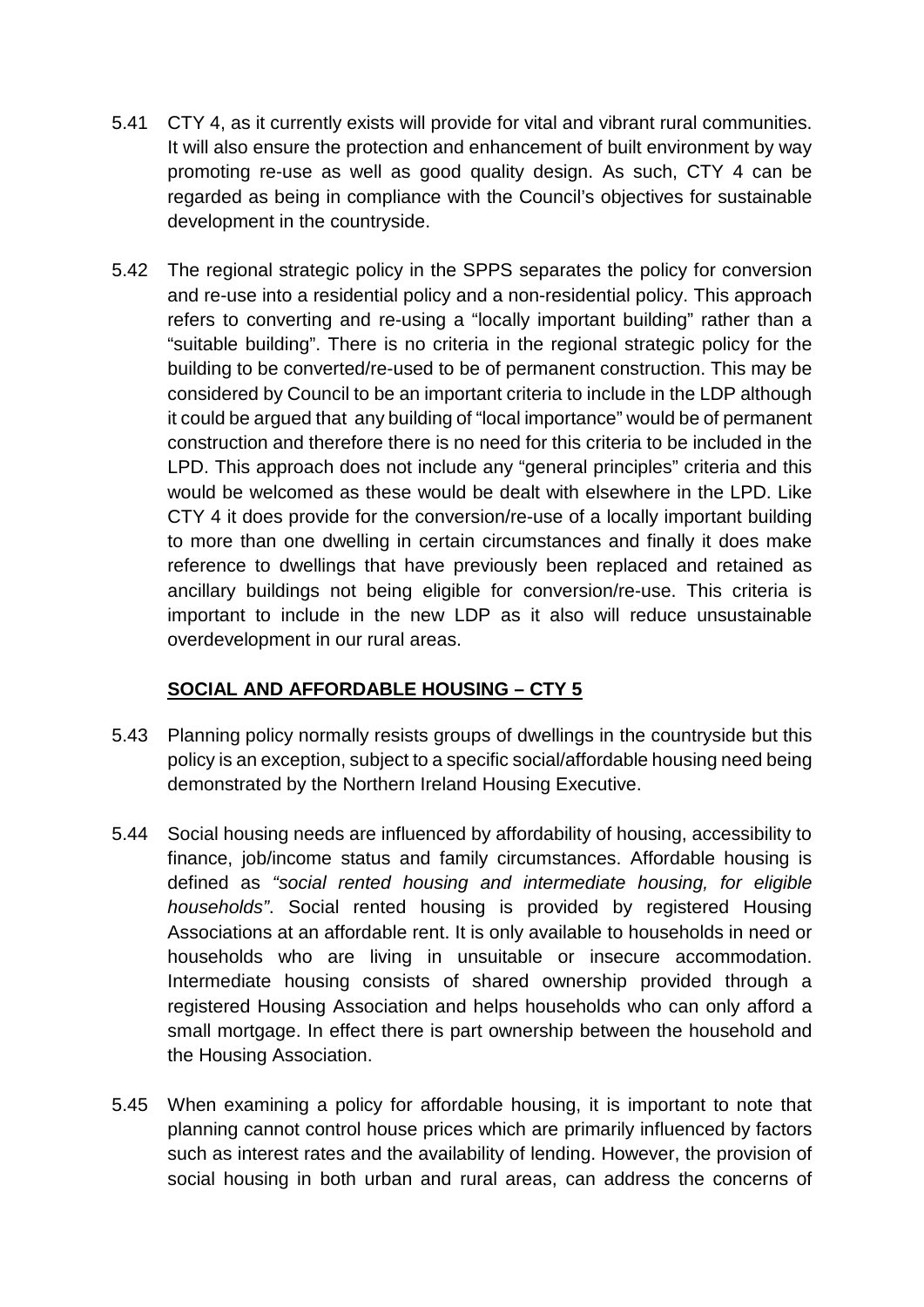affordability, in particular for migrant workers, single parents and the needs of young people and the elderly.

- 5.46 An Oxford Economics Report, January 2015, has identified that social housing as a share of total households has been on the decline in Northern Ireland and to a greater extent, in Mid Ulster. Dungannon district has however fallen by a lesser degree than the regional average. Between 2001–2011 social housing tenures within NI reduced by over 6%. In contrast, demand for social housing has been on the increase throughout NI, increasing by 6% between 2001-2011. Social housing applications and transfer requests within Mid Ulster were found to far exceed the regional demand over the same 10 year period. The Dungannon district had by far, the largest increase in demand for social housing. Applications within Dungannon district increased by over 90% between 2001-2011. This was near double that of the Cookstown and Magherafelt waiting list. Oxford Economics also predicted that the current social housing uptake in the Dungannon authority would need to expand by over 50% in order to clear the waiting list as of 2011.
- 5.47 The NIHE waiting list can also be utilised to determine the pressure for social housing in an area. In Magherafelt District, 64% of those categorised as being in "housing stress" were accommodated in 2014, compared to only 34% in Dungannon and South Tyrone (Table 10) and 46% in Cookstown. So while there is a reduction in the proportion of NIHE accommodation across Mid Ulster there is a demand for social housing. Of the applicants in housing stress, single people form the largest grouping, followed by small families (1 or 2 persons aged 16 or over with  $1 - 2$  children), and the elderly. Therefore it appears that the demand for social housing is focused on smaller households/ dwellings.
- 5.48 These statistics do not make a differentiation between the need for social housing in urban and rural areas but they do present an argument for the retention of this policy in the new LDP to meet the demand of the district, particularly in the Dungannon area. Having such a policy in the LDP will go some way to meeting this demand on lands just outside settlements. Zonings and key site requirements could address the demand in an urban context.
- 5.49 One of the aims of the RDS is to promote development which improves the health and well-being of communities. The RDS recognises that one way to help build strong, balanced, healthy communities is to provide more social and affordable housing. CTY 5 provides for social and affordable housing in the countryside in certain circumstances and therefore conforms to the RDS in this regard.
- 5.50 The primary aim of the SPPS is to manage development in a manner which strikes a balance between protection of the environment from inappropriate development, whilst supporting and sustaining rural communities. CTY 5 sits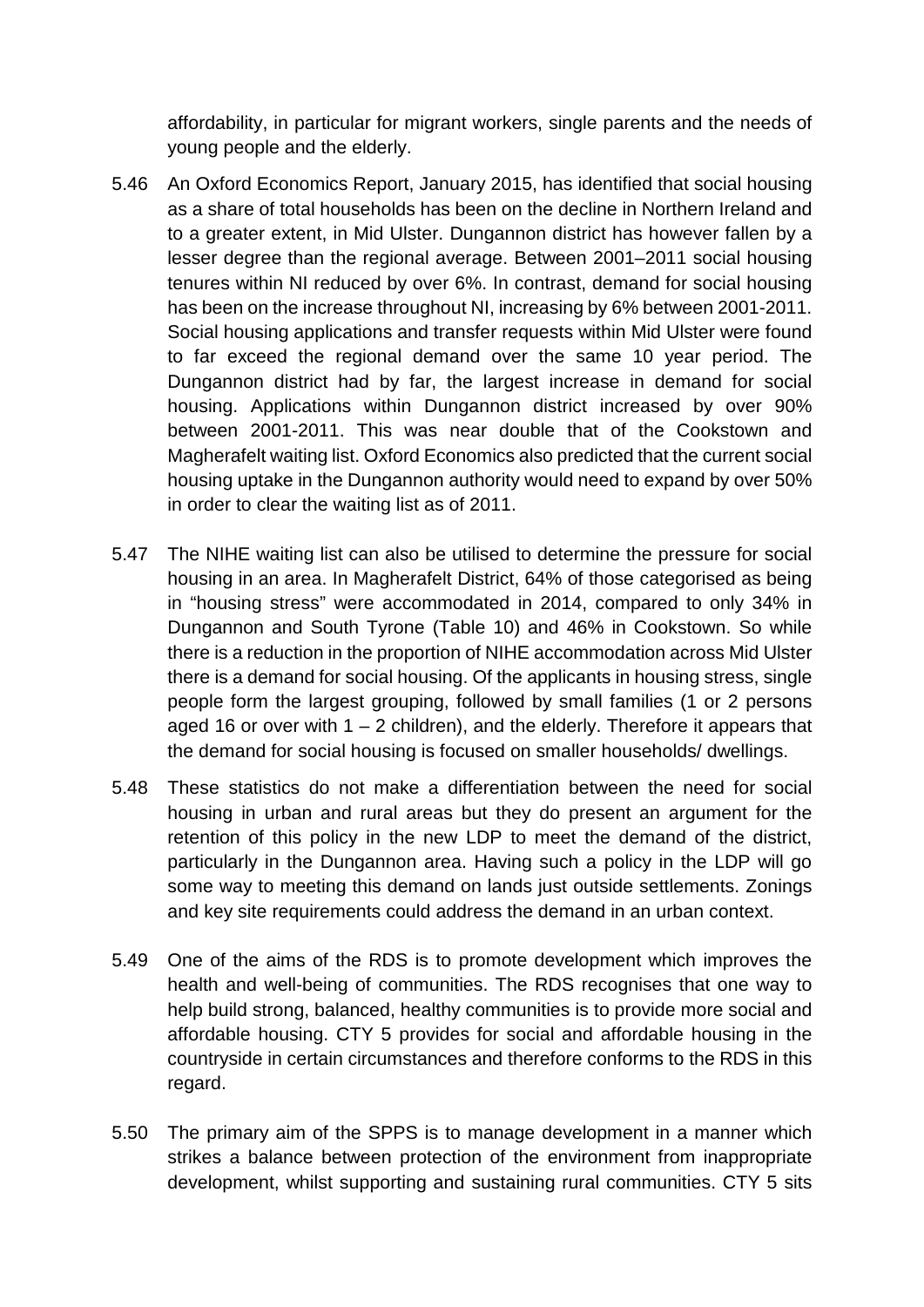well with this aim as the policy provides an opportunity for those who require social/affordable housing to live in a rural area whilst also including criteria in relation to appropriate siting and design – striking this balance.

- 5.51 CTY 5 conforms to the SPPS objective to promote high standards in design and siting. The policy has a specific criteria which states that all proposals should be sited and designed to integrate with their surroundings. The requirement to allow only one group of no more than 14 dwellings will ensure that the countryside is protected from excessive development, in line with an objective of the SPPS.
- 5.52 CTY 5 includes criteria relating to DRC's and how any new social or affordable housing must be located adjacent to or close to a focal point in a DRC. Whilst DRC's are not recognised in the SPPS, this siting criteria conforms to the overall objective of the SA to maintain and enhance the character and quality of local landscapes. A requirement to site beside a focal point may also ensure the protection of local distinctiveness and sense of place. The CTY 5 criteria which states that all proposals should be sited and designed to integrate sympathetically with their surroundings will also ensure conformity with the SA objectives to improve the landscape character and visual amenity of open spaces as well as minimising visual intrusion and protecting views.
- 5.53 CTY 5 is also in conformity with the Councils own sustainability objectives. Primarily it will contribute to vital and vibrant rural communities by making it achievable for those who require social/affordable housing to live in the countryside.
- 5.54 Alternatively, the regional strategic policy in the SPPS does not state that only Housing Associations can make an application. It opens this policy up to be used by othersLike CTY 5, this approach does require a need to be demonstrated by the NIHE or a Housing Association, but the regional strategic policy doesn't actually detail how this need should be assessed. This is afforded some attention earlier in the SPPS where specific reference is made to Housing Needs Assessment (HNA) and Housing Market Analysis (HMA). The SPPS states that this evidence base should influence how LDPs facilitate a reasonable mix and balance of housing tenures and type and that the Northern Ireland Housing Executive, or the relevant housing authority, will carry out the HNA/HMA. A main difference with this regional strategic policy is that it does not provide a numeric limit on the number of dwellings allowed, unlike CTY 5, which limits this to 14 dwellings. Council should consider how not detailing a numeric limit can stand up to SA and how it leaves this policy open to contributing to unsustainable overdevelopment. Furthermore it does not detail the sequential test in terms of locating an acceptable site. Council should consider how this will impact on the vitality and vibrancy of our rural settlements as well as the impact on the visual setting of these settlements. Like most of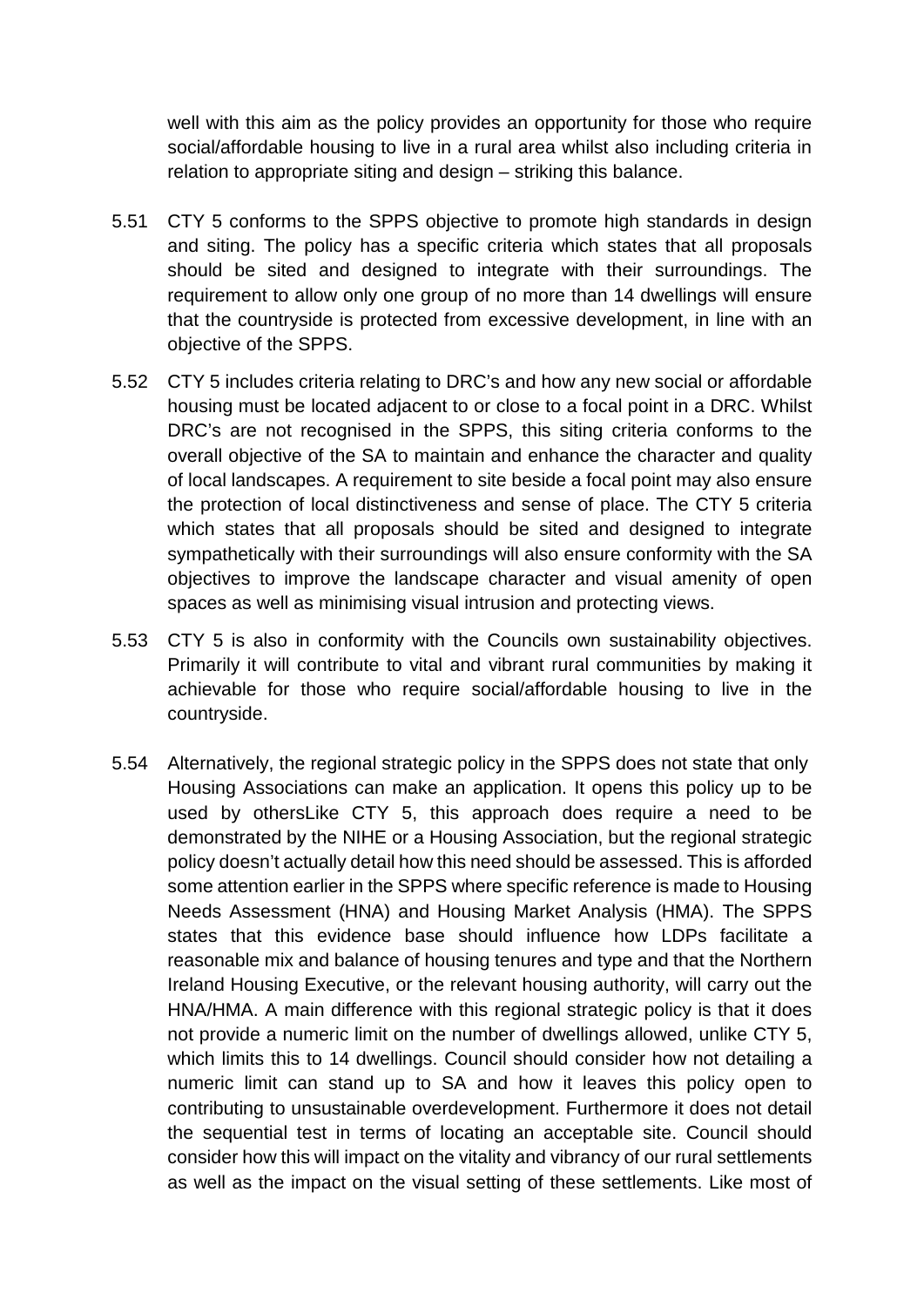the regional strategic policies of the SPPS, there is no criteria relating to siting and design.

# **PERSONAL AND DOMESTIC CIRCUMSTANCES – CTY 6**

- 5.55 CTY 6 is centred on permitting dwellings in the countryside for those who may have special personal or domestic circumstances (eg) a young adult who requires a high level of care but who also will benefit from independent living. It specifically refers to the applicant as being the person who has long term needs. It is not however entirely clear from the wording of this policy if it can be used in the case of providing a dwelling for a care giver – this is open for discussion.
- 5.56 The recent Mid Ulster Council Position Paper on Health, Education and Community Uses, as well as research carried out for the Council by Oxford Economics recognises that the proportion of Mid Ulster residents suffering from limiting long term illness (19%) is just below the regional average of (21%). Cookstown DEA however has resident proportions of limiting long term ill (22%) greater than the regional average. It also recognised that considering recent population increases, the percentage increase in the number of long term sick is in fact on par with the Northern Ireland average. Policy CTY 6 as it exists gives opportunity to these people suffering limiting long term illnesses to put a case forward for a dwelling in the countryside if required.
- 5.57 The research also recognised that the Mid Ulster council area is less reliant on residents performing caring roles than elsewhere in Northern Ireland. The proportion of these carers, however, is on the increase throughout the District. The numbers of carers within Mid Ulster have increased by 20% over a ten year period. Carers are defined as members of the population who provide unpaid care for family, friends or neighbours to some degree. Given this 20% increase Council may decide that there is scope to relax this policy to include a provision for carers in the rural area. This would undoubtedly contribute to a more vital and vibrant rural community as well as accommodating development which allows carers to remain within their own rural communities.
- 5.58 CTY 6 as it exists is in conformity with SFG13 of the RDS (2035) which has an objective to sustain rural communities living in smaller settlements and open countryside, in that it provides an opportunity for those who have specific long term needs to live in the countryside where they otherwise may have to consider alternative accommodation (eg) care home, in an urban area, away from their family and support systems.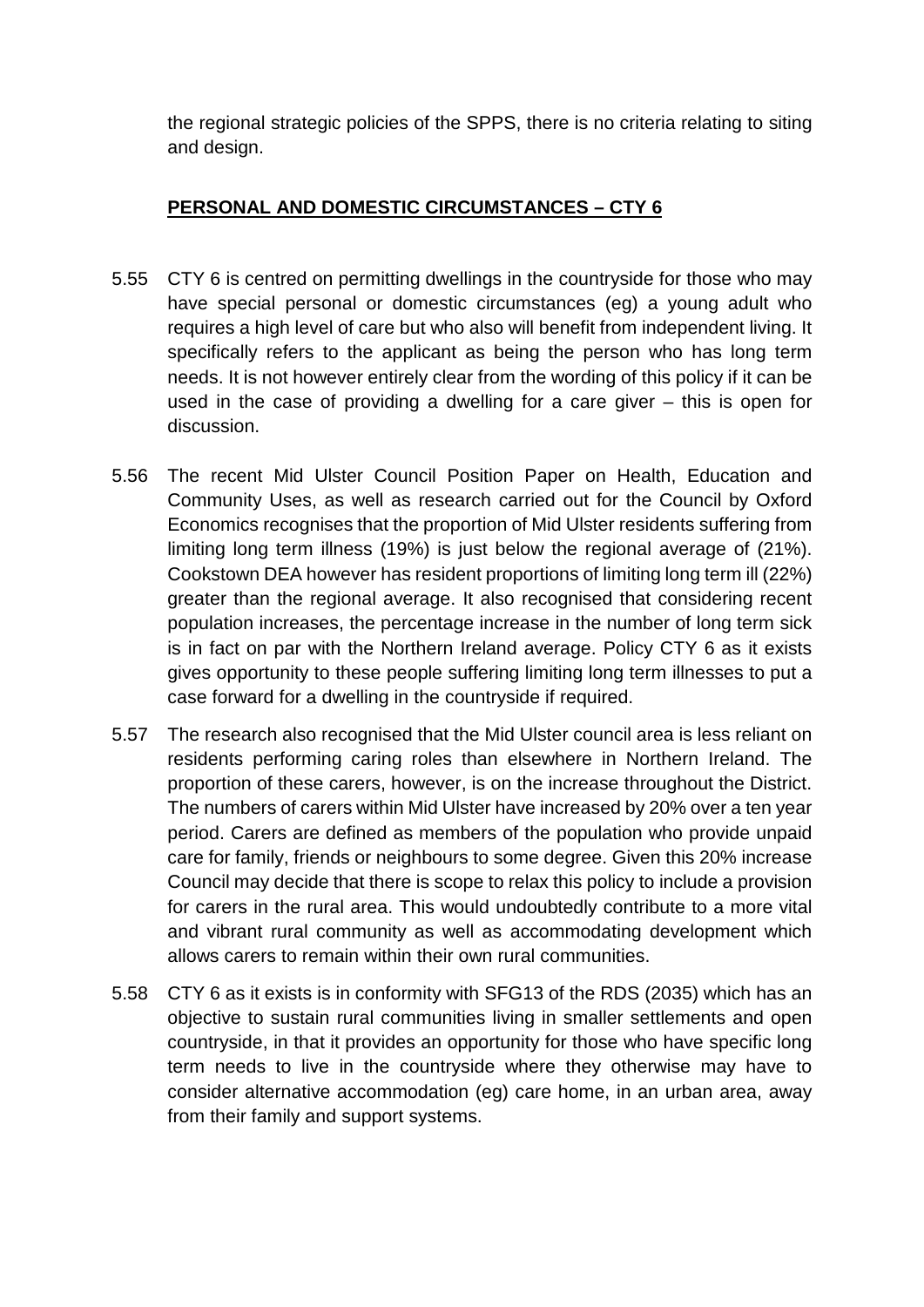- 5.59 The SPPS has an objective to manage growth to achieve appropriate and sustainable patterns of development which will support a vibrant rural community. CTY 6 is an inclusive policy, albeit, it could be more specific about who can apply for planning permission under CTY 6. Being so inclusive helps create vibrant rural communities, accessible by all and as such the policy is in line with this SPPS objective.
- 5.60 The Mid Ulster Council Growth Strategy contained within Position Paper 1 sets out an objective which is specific to carers (i.e) *"To recognise the needs of both growing families and carers of the elderly and disabled by accommodating development which allows people to remain within their own communities and does not lead to significant harm to neighbours or the environment"*. Policy CTY 6, whilst not being overly clear that it has a provision for care givers, may be the policy which will ensure conformity with this objective.
- 5.61 CTY 6 includes criteria which requires the applicant to demonstrate compelling and site specific reasons as to why they need a dwelling in a particular rural location. The policy goes on to explain the level of detail required. Whilst this level of detail may guide an applicant as to the type of information required to support a CTY 6 application, Council should decide if this is necessary or if it is overly prescriptive.
- 5.62 The regional strategic policy in the SPPS is less prescriptive than CTY 6. Whilst it requires the applicant to demonstrate compelling and site specific reasons for a dwelling as well demonstrating that there are no alternative solutions, it does not go on to refer to the level/type of detail required. It puts the onus on the applicant/agent to put an acceptable case forward.
- 5.63 Like CTY 6, this approach conforms to SFG13 of the RDS in that it provides an opportunity for those who have specific long term needs to livein the countryside where they otherwise may have to consider alternative accommodation. It obviously adheres to the aims and objectives of the SPPS, and like CTY 6 it goes some way to conforming to the Mid Ulster Council objective *"To recognise the needs of both growing families and carers of the elderly and disabled by accommodating development which allows people to remain within their own communities and does not lead to significant harm to neighbours or the environment"*. This approach does not includes a criteria to attach an occupancy condition.
- 5.64 This regional strategic policy complies with some of the relevant objectives in the SA (Draft Scoping Report) for Mid Ulster. In particular it adheres to the objective to improve the health and wellbeing of the population. By having a provision for a dwelling in the countryside to meet the personal and domestic circumstances of individuals goes some way to improving mental and physical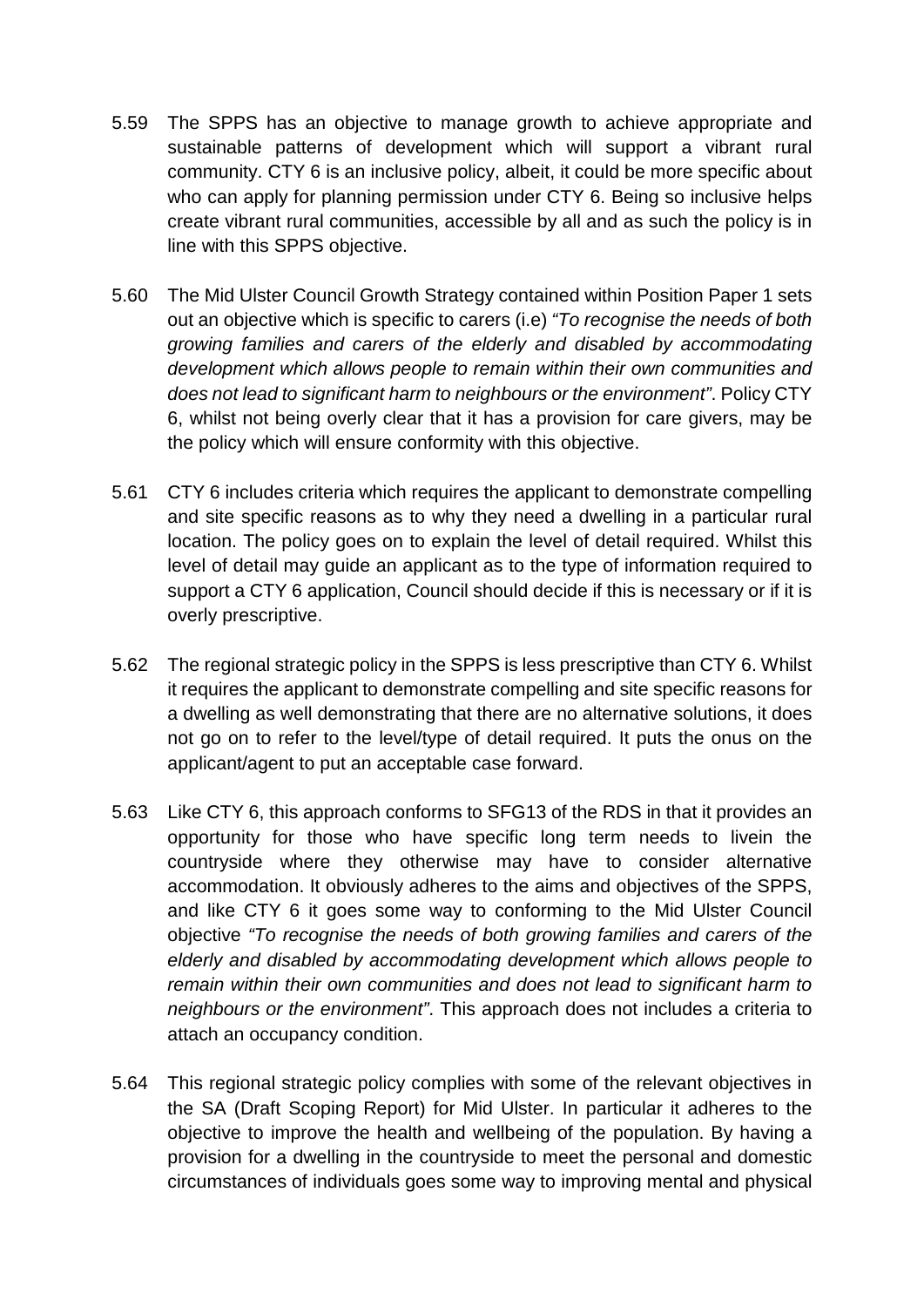health. It also conforms to the Housing objective to provide everyone in Mid Ulster with the opportunity to live in a decent home, having regard to an individual's personal and domestic circumstances.

5.65 Council may wish to adopt a policy that is similar to the regional strategic policy but is more prescriptive/relaxed as to who actually can qualify for a dwelling to meet their personal and domestic circumstances. Paragraph 10.2 identified that he numbers of carers within Mid Ulster have increased by 20% over a ten year period. Carers are extremely important in the context of rural Mid Ulster. They are required to support our elderly, our youth and our disabled. The new DP may need a policy that provides not only for those who need care but to the care givers. This is a sustainable approach to development in the countryside, providing for vital rural communities. It is also in line with the Council's agreed Growth Strategy objective to recognise the needs of carers of the elderly and disable, as well as adhering to the SA in terms of Housing and Health and Wellbeing Objectives.

# **DWELLINGS FOR NON-AGRICULTURAL BUSINESS ENTERPRISES-CTY7**

- 5.67 It may arise that an established and authorised non-agricultural business in the countryside requires residential accommodation so that an employee can live on site. CTY 7 states that the applicant must demonstrate a site specific need for a new dwelling and if the business has been operating successfully without a dwelling then the policy requires the applicant to demonstrate why accommodation is now required. Security/theft is currently not considered to be a strong enough argument for a new dwelling under this policy.
- 5.68 One of the objectives of the RDS is to sustain rural communities (SPG13). CTY 7, which provides an opportunity for gaining approval for a dwelling in connection with a non-agricultural business can be considered as conforming to this objective of the RDS as it can help sustain local non-agricultural businesses, which are very common in rural Mid Ulster. Keeping these type of businesses operational in the countryside keeps rural areas vibrant and keeps the economy strong. As such, this policy should remain to be included in the new LDP.
- 5.69 The SPPS has one of its core sustainable development objectives to manage growth to achieve appropriate and sustainable patterns of development which will support a vibrant community. As stated above, if the provision of a dwelling under policy CTY 7 ensures that a non-agricultural business can survive, then it can only contribute to a sustainable and vibrant rural area. Another key objective of the SPPS is to facilitate development which contributes to a sustainable rural economy. CTY 7 does exactly this.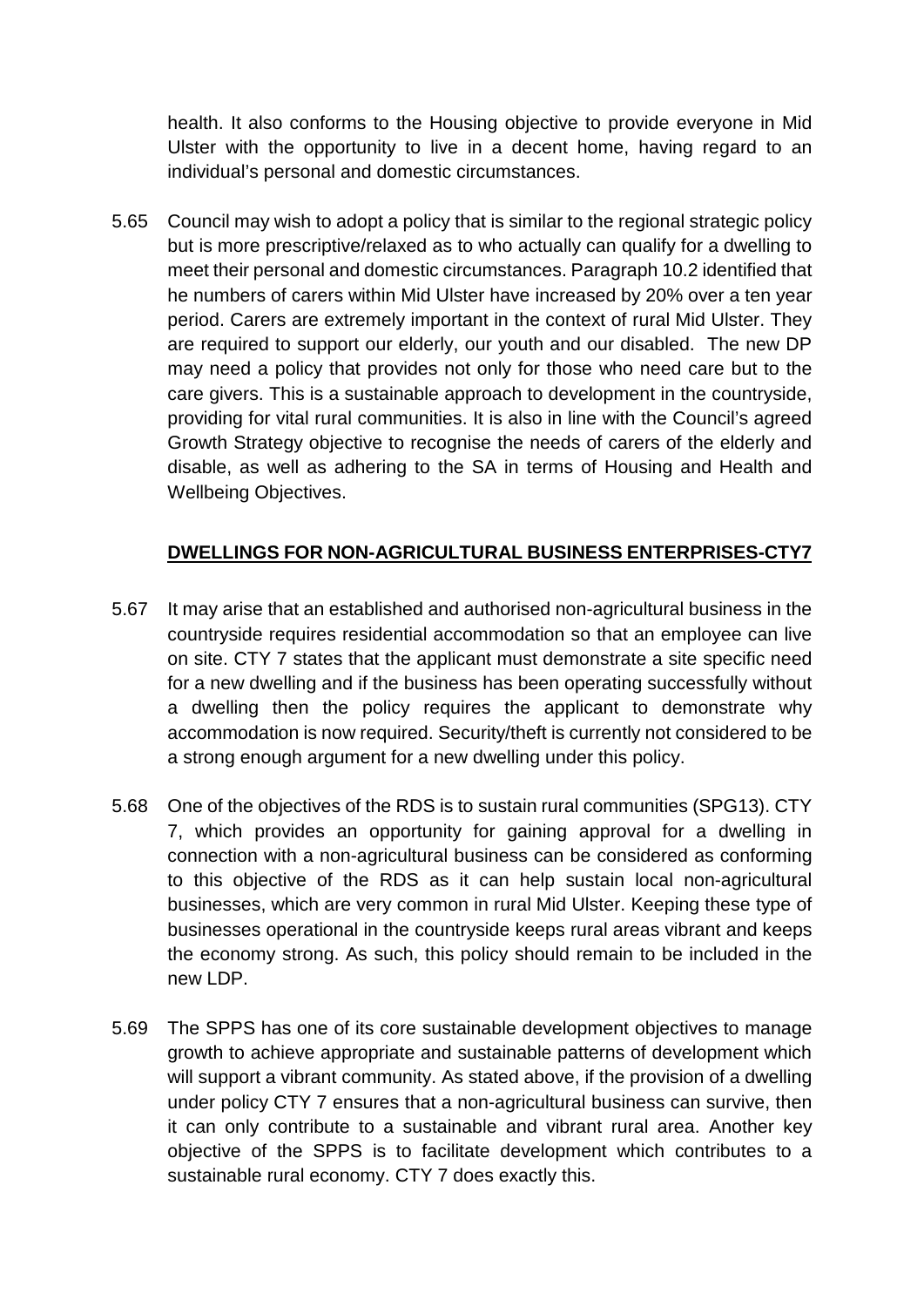- 5.70 The regional strategic policy in the SPPS is a similar but less detailed policy to CTY 7. It does not include criteria relating to siting or integration and it does not state that any approval under this policy should have an occupancy condition.
- 5.71 This regional strategic policy is in keeping with the SA objectives to encourage economic growth and to offer everyone the opportunity for rewarding and satisfying employment. By having a provision for a dwelling for non-agricultural business enterprises could help improve business development and enhance productivity.

# **RIBBON DEVELOPMENT – CTY 8**

- 5.72 Ribbon development is a form of development that is detrimental to the character, appearance and amenity of the countryside. It creates and reinforces a built-up appearance and can sterilise back-land. Ribbon development has consistently been opposed by planners and should continue to be unacceptable in the new Mid Ulster LDP. A "ribbon" does not necessarily have to be served by individual accesses nor have a continuous or uniform building line. Buildings sited back, staggered or at angles and with gaps between them can still represent ribbon development, if they have a common frontage or they are visually linked.
- 5.73 CTY 8 resists ribbon development but allows for the development of a small gap, sufficient only to accommodate up to a maximum of two houses within a built up frontage and provided this respects existing development patterns. The policy defines what constitutes a built up frontage (3 or more buildings) and it also has a provision for infilling a gap site with an appropriate economic development proposal, including light industry, provided it meets standard planning and environmental considerations.
- 5.74 CTY 8 as it exists, conforms to the RDS in that, allowing infill development contributes to sustainable rural communities by way of giving an opportunity to build a dwelling in a rural area. By resisting ribboning, rural character is retained and as such the policy conforms to the RDS objective of protecting and enhancing our rural areas.
- 5.75 Similarly, CTY 8 also adheres to the objectives of the SPPS. Having a policy which resists ribbon development helps conserve the rural landscape and protects it from excessive, inappropriate and obtrusive development. The provision for infilling a gap site with an economic development proposal contributes to a sustainable rural economy and the inclusion of criteria relating to planning and environmental requirements helps promote high standards in design, siting and landscaping.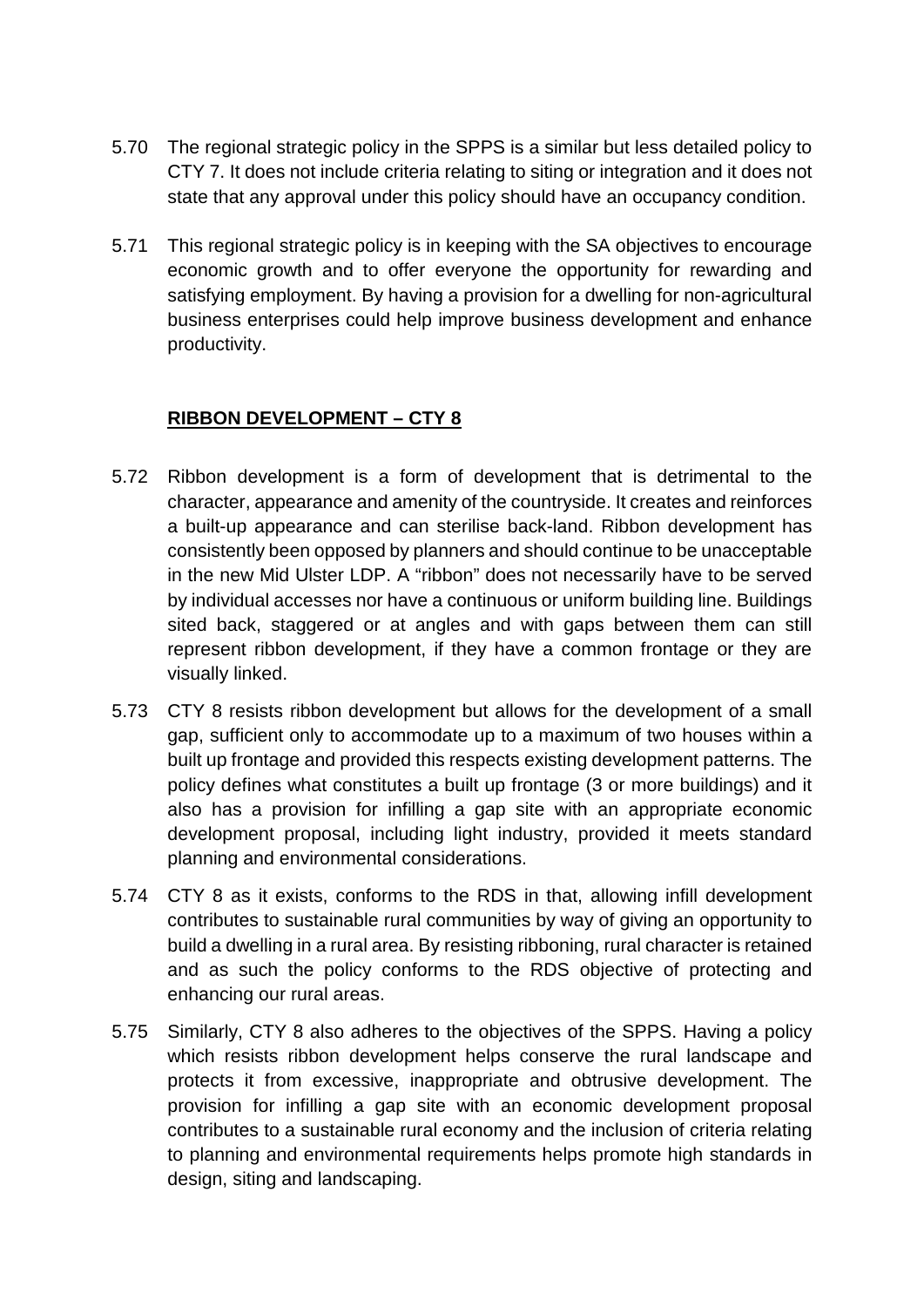- 5.76 The SA (Draft Scoping Report) for Mid Ulster has an objective to protect and enhance the character and quality of landscapes and townscapes. Having a policy which prevents ribbon development goes some way to meeting this objective and therefore must be retained in the new LDP.
- 5.77 In order to achieve sustainable development in the countryside, Mid Ulster Council, in its Growth Strategy, has an objective to provide for vital and vibrant rural communities whilst protecting the countryside in which they live. CTY 8 is in conformity with this objective as it provides an opportunity for rural living whilst also protecting our rural landscape from inappropriate development.
- 5.78 Council may wish to consider if CTY 8 is overly prescriptive. It details that a gap site can accommodate a maximum of two houses and that a built up frontage includes a line of 3 or more buildings along a road frontage without accompanying development to the rear. If this detail was omitted/amended, would this policy be less sustainable? Would it leave the policy more open, resulting in over use and over development? Consideration is also needed as to whether the policy should have a provision for filling a gap with an economic development proposal. It is questionable as to how this existing provision has been utilised since the introduction of PPS21. Nevertheless, retaining this provision is in keeping with the Mid Ulster Economic Development Policy Review Paper, in particular, the option for providing economic development proposals in the countryside. This option provides for small workshops for selfemployment ancillary to a dwelling, where it will not harm the character of the rural area. On this basis, is it even necessary to have this similar provision in another policy?
- 5.79 The regional strategic policy for infill/ribbon development in the SPPS differs from CTY 8 in three ways. It does not define the size of an acceptable gap and it does not define what constitutes a built up frontage. Furthermore, it does not have a provision for infilling a gap site with an economic development proposal. In one regard this approach is more restrictive as it only has provision for dwellings but on the other hand it leaves it more open as it doesn't define the size a gap has to be or what constitutes a built up frontage. Could we tailor this to meet the circumstances of Mid Ulster?
- 5.80 This approach, like CTY 8, conforms to the RDS, SA and Council objectives to protect and enhance rural character as it clearly states that planning permission will be refused for a building which creates or adds to ribbon development. Similarly it adheres to the objectives of the SPPS to support a vibrant rural community and to conserve the landscape. The omission of the economic element is at odds with the SPPS criteria to contribute to a sustainable rural economy, however, if Council agrees to the policy option for economic development in the Countryside there may be no need to include this criteria in a policy for sustainable development in the countryside as it will be picked up elsewhere.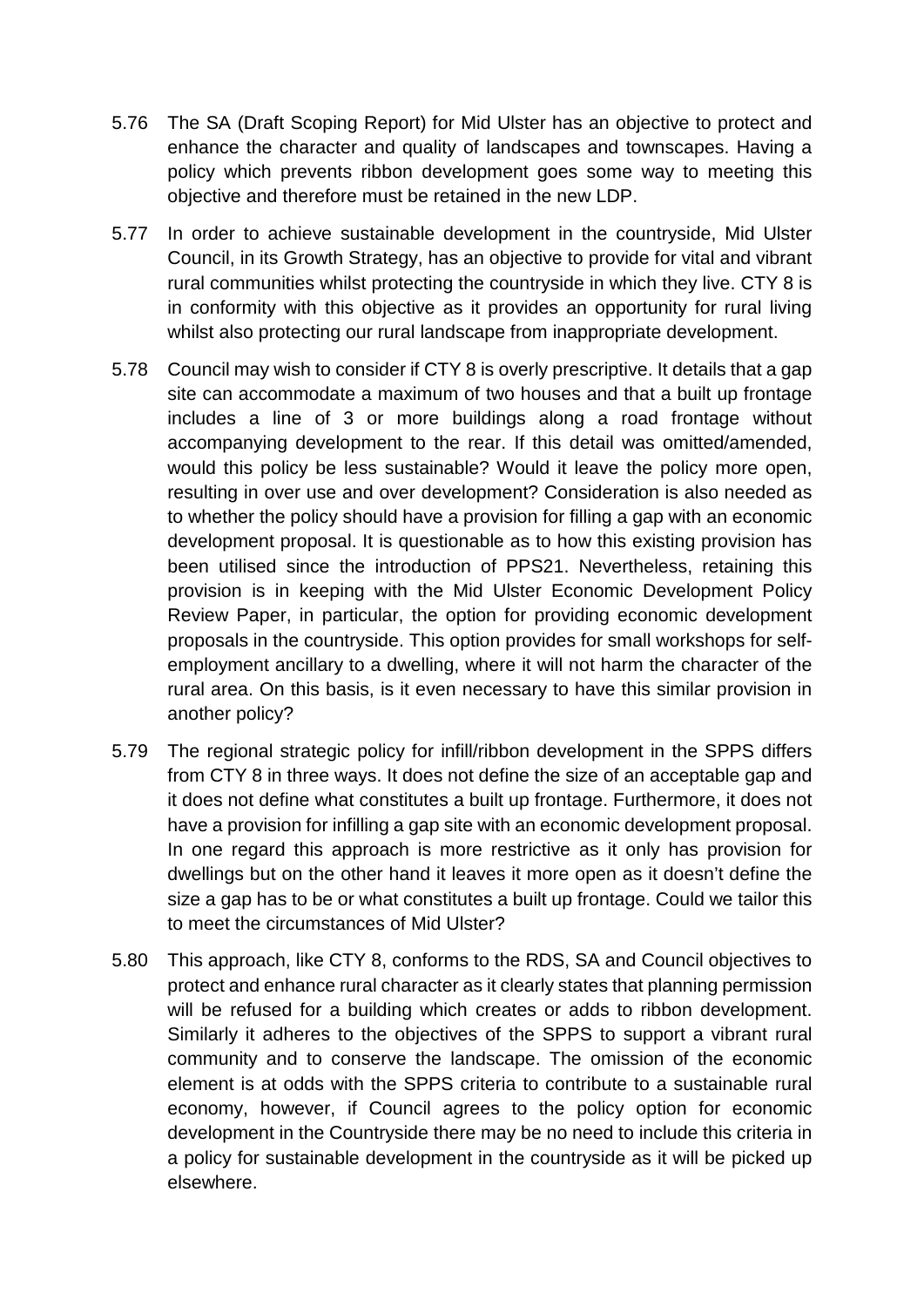5.81 The most contentious element of this approach is therefore the omission of what constitutes the size of gap site and a built up frontage. As it stands, if a gap can accommodate two dwellings then in most case two dwellings will be applied for. It is suggested that the appropriate size of a gap site, the number of dwellings which it can accommodate and what constitutes a built up frontage is something that public views should be sought on in the Preferred Options Paper.

# **RESIDENTIAL CARAVANS AND MOBILE HOMES – CTY 9**

- 5.82 Residential caravans and mobile homes, in certain circumstances, may be a sensible temporary solution, to meeting the need for residential accommodation in the countryside. One such example would be to provide accommodation pending the development of an approved permanent dwelling. The design and finishes of these structures limits potential for integration and as such they historically have only ever been granted approval for a temporary period of time.
- 5.83 It is difficult to argue how a policy which provides for temporary residential caravans and mobiles homes conforms to the strategic objective of the RDS to sustain rural communities. What can be derived from the provision of such a policy is that it grants approval for a temporary structure and in most cases this temporary structure is a short term solution to a specific circumstance. The end result (eg) permanent dwelling or accommodation for unpaid carer or elderly relative, may in fact contribute, in the long term, to a more sustainable rural community, as is one of the key objectives of the RDS.
- 5.84 CTY 9 conforms to the policy approach of the SPPS in only one regard (ie) it includes criteria which ensures that the caravan/mobile home is clustered/grouped with existing buildings.
- 5.85 Similar to the RDS, it is difficult to ascertain whether or not CTY 9 conforms to the objectives of the SPPS in relation to sustainable development in the countryside. By their very nature, caravans and mobiles do not promote high standards in design. Their siting can be controlled to a degree as they are not permanent structures. Landscaping could be seen as beneficial but CTY 9 makes no reference to the need for a detailed landscaping scheme. These type of structures are viewed by many as being inappropriate in rural locations, however they may contribute, albeit to a limited degree, to supporting vital and vibrant local communities in certain circumstances.
- 5.86 A key objective of the SA is to maintain and enhance the character and quality of landscapes and townscapes. It could be argued that the inclusion of this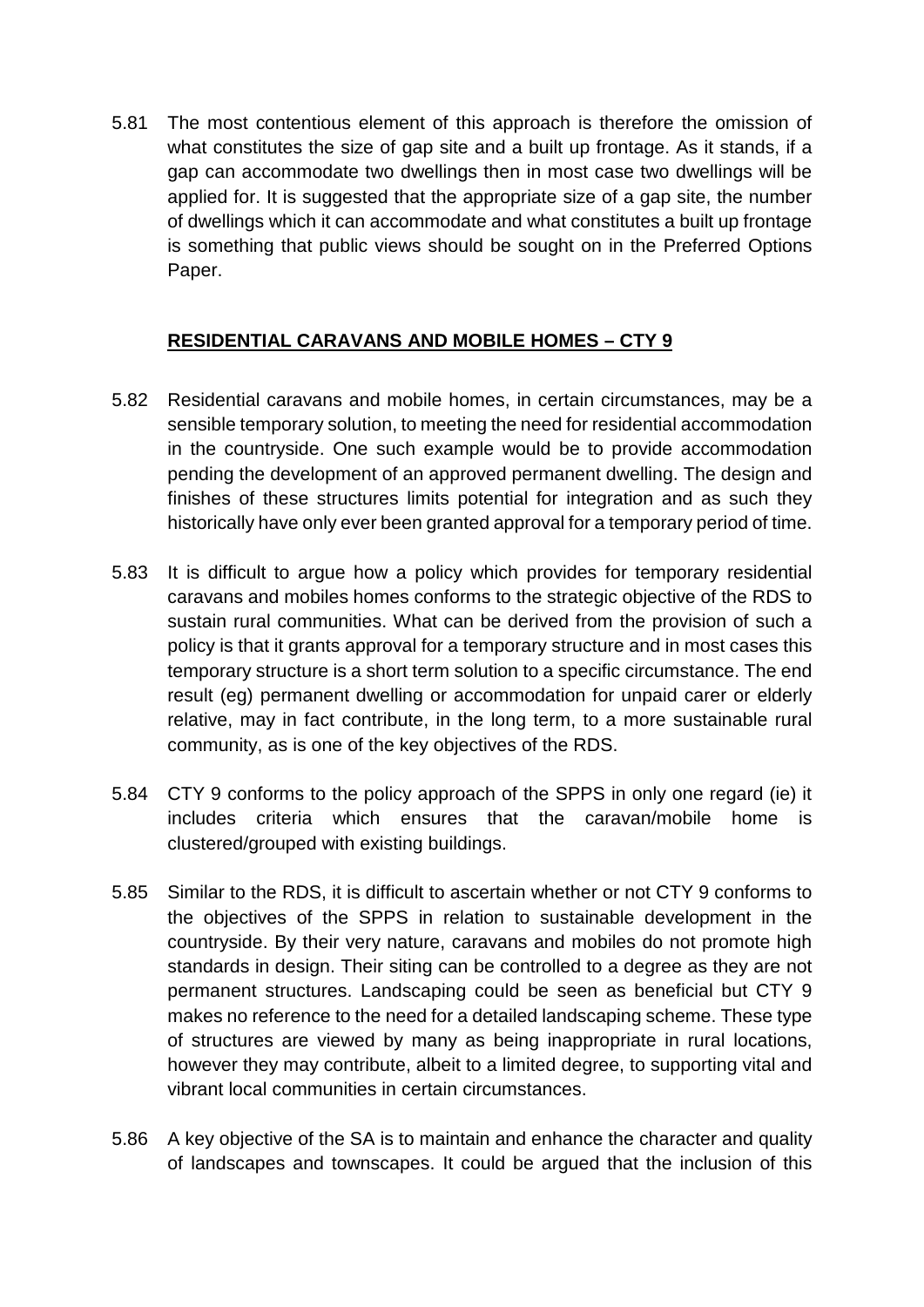policy as it stands, to allow for residential caravans and mobile homes in the Countryside, does not contribute to improving landscape character or visual amenity in rural areas. It does nothing for protecting or enhancing local distinctiveness or sense of place and depending on siting, it is unlikely that such temporary structures minimise visual intrusion or protect views. The only "saving grace" is that any approval under this policy will be temporary.

5.87 The regional strategic policy in the SPPS, like CTY 9, recognises that temporary approval will only be granted for a residential caravan or mobile home in exceptional and site specific circumstances. It does not specify that there has to be a 3 year time limit on any approval under this policy nor does it include any siting, planning or environmental criteria. The fact that the wording of this policy states that it will only be a temporary approval means it is unnecessary to add a criteria relating to a temporary time limit. This SPPS policy, although providing only for a temporary structure, may in fact contribute in the long term, to a more sustainable rural community, as is one of the key objectives of the RDS, SA and Mid Ulster Council.

# **DWELLINGS ON FARMS – CTY 10**

- 5.88 According to NISRA, around one-third of the population of Northern Ireland live in rural areas (in the countryside or in villages/settlements up to a population of 5,000).Agriculture, fishing and forestry are common forms of employment in rural NI. In the context of Mid Ulster, NISRA have confirmed that in Cookstown District 5.12% of 16-74 year olds are employed in agricultural, fishing and forestry, in Dungannon District this figure is 5.01% and in Magherafelt District this figure is 3.83%. These figures would indicate that on average approximately 4.7% of 16-74 year olds are employed in agricultural, fishing and forestry in Mid Ulster.
- 5.89 Specifically in relation to farms/farmers, there were 24,200 active farms in Northern Ireland in 2014. In the context of Mid Ulster, The Agricultural Census (NI) 2015, confirmed that there were 4,155 farms in Mid Ulster. This was 2nd only to Fermanagh and Omagh. These farms ranged in size from very small, small, medium and large. The main farm type in Mid Ulster is Cattle and Sheep farms in Less Favoured Areas (LFA). In Mid Ulster there is also an agricultural labour force of 7669, 2<sup>nd</sup> again only to Fermanagh to Omagh.
- 5.90 CTY 10 was introduced in recognition of changing farming practices and to help support rural communities. It was considered that there was a continuing need for new dwellings on farms to accommodate those engaged in the farm business and other rural dwellers. The new LDP for Mid Ulster should continue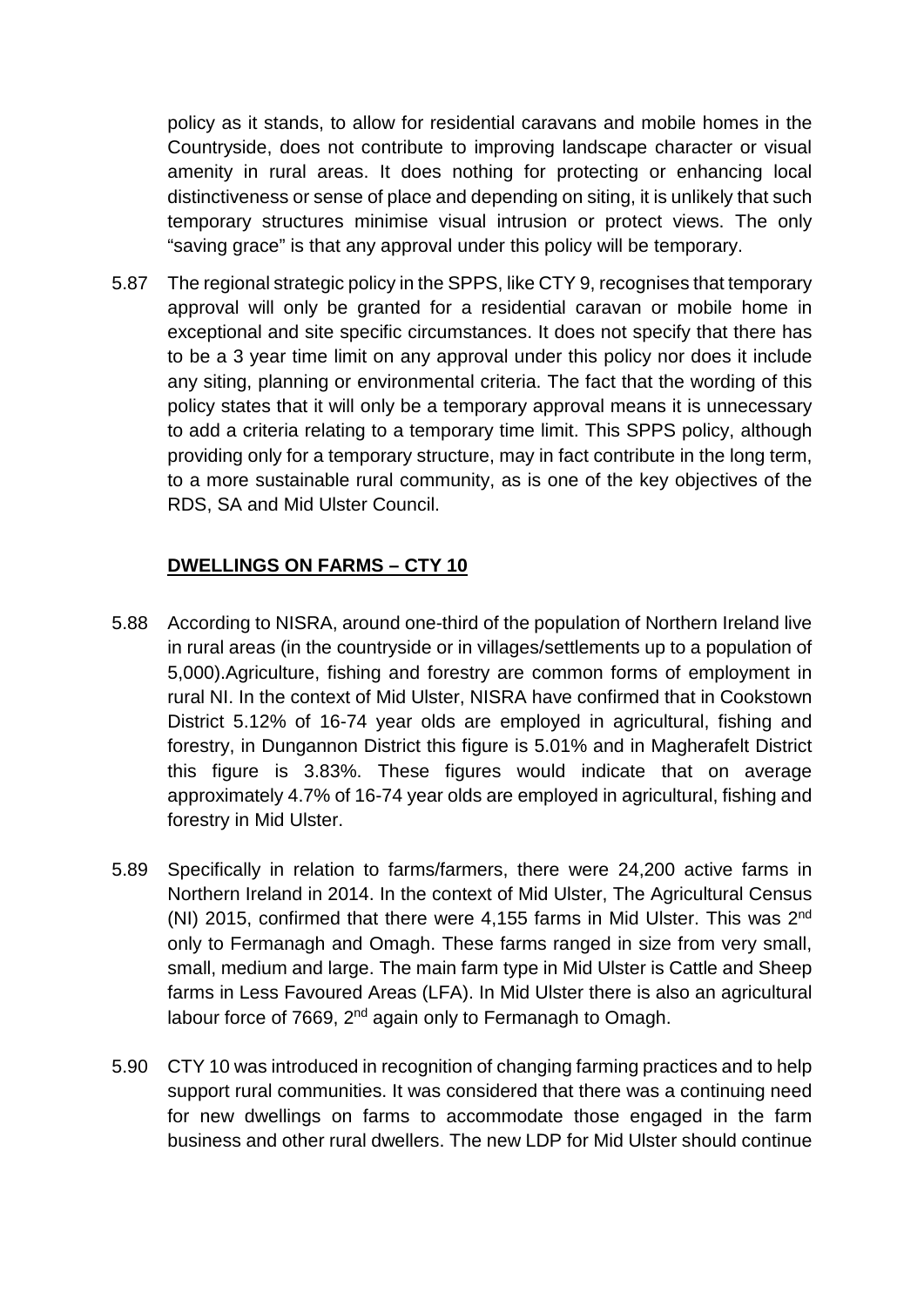to support rural communities but what Council needs to decide is whether CTY 10 as it exists goes far enough to help farmers and other rural dwellers.

- 5.91 The RDS has a clear policy aim which is to deliver development in a more sustainable manner. This means providing additional housing in the main urban centres whilst also sustaining rural communities so that they do not begin to decline at the expense of the main urban hubs. CTY 10 provides an opportunity for those involved in farming and other rural dwellers to live in the countryside. A similar policy should therefore be included in the new LDP to ensure that rural farming communities are sustained in Mid Ulster.
- 5.92 One criteria of CTY 10 is that the business should be active and established for at least 6 years. There is no justification for changing this criteria. It makes sense to have a requirement that a farm business is active and established in a policy for farm dwellings. It also means that DARD can be consulted to confirm these facts. This criteria ensures that rural growth can be managed, in line with one of the objectives of the SPPS.
- 5.93 The second criteria requires that no dwellings or development opportunities are sold off the holding in the previous 10 years. It is often the case that more than one dwelling is required on a farm holding, particularly if the farmer has a large family. It could be argued that this criteria overly restrictive in this regard in that it disadvantages farmers who may have other development opportunities on their holding (eg) replacement dwelling.
- 5.94 The third criteria requires that any new dwelling must be clustered/visually linked with existing buildings on the farm. It also has a provision for siting away from farm buildings in certain circumstances. This siting criteria conforms to the approach of the SPPS which promotes clustering, consolidating and grouping new development with existing buildings. It ensures the protection of rural amenity and landscape character. As such, it is also in line with one of the SPPS objectives to conserve the landscape. The provision for siting away from the farm buildings is often used in applications for farm dwellings. It is understandable that there may be some cases where it is not possible to site a dwelling beside farm buildings. Council needs to decide if having this provision is sustainable in the context of Mid Ulster? Will it result in harm to rural character and will it stand up to SA?
- 5.95 The main difference between CTY 10 and the regional strategic policy for new dwellings on farms is the regional strategic policy does not give the option of siting a dwelling at an alternative site away from the farm buildings. This is more in keeping with the approach of the SPPS to cluster and consolidate. Like CTY 10 it requires that the farm business be active and established for a minimum of 6 years and that no development opportunities can be sold of the holding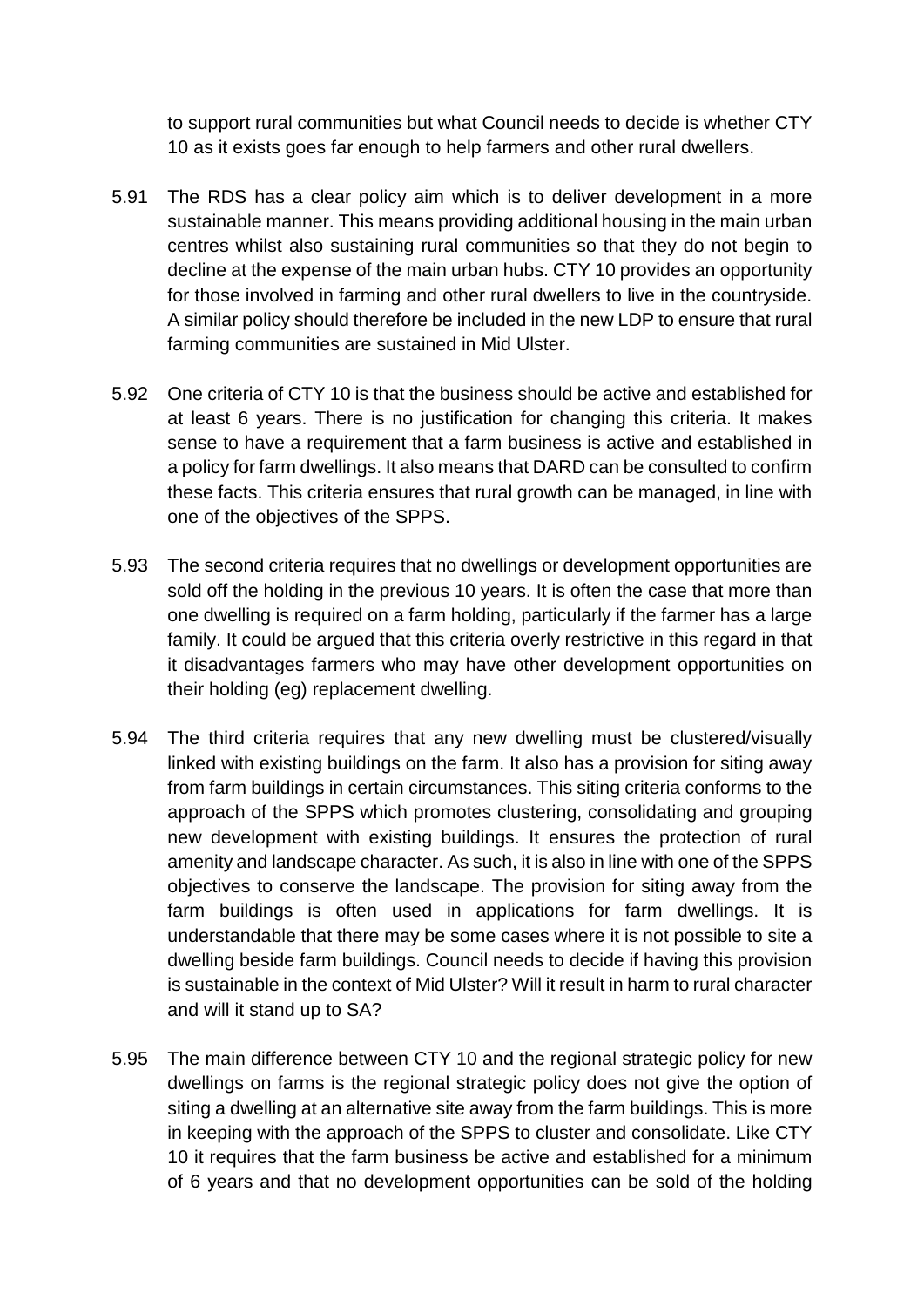within 10 years of the date of application. It also has the provision that only one dwelling will be approved under this policy every 10 years.

# **FARM DIVERSIFICATION – CTY 11**

- 5.96 Farm diversification proposals are currently accommodated under PPS 21 and to a lesser degree under PPS 4. CTY 11 could be regarded as taking quite a strict approach to farm or forestry diversification proposals in the countryside. It does however adhere to the aims and objectives of the SPPS. The SPPS strategic policy states that the guiding principle for policies and proposals for economic development in the countryside is to facilitate proposals likely to benefit the rural economy and support rural communities while protecting or enhancing rural character and the environment, consistent with strategic policy elsewhere in the SPPS. In relation to development in the countryside, the SPPS also has specific objectives to manage growth to support a vibrant rural community, to conserve the landscape, facilitate development which contributes to a sustainable rural economy and to promote high standards in design, siting and landscaping.
- 5.97 CTY 11 provides for farm/forestry diversification proposals in the countryside and therefore goes some way to supporting a vibrant, diverse rural community whilst also contributing to a sustainable rural economy. It contains criteria to protect character as well as the natural and built heritage. This ensures that the landscape is conserved. It also promotes the re-use of existing farm buildings over new builds. This is in keeping with the policy approach of the SPPS to promote the reuse of previously used buildings. Where a new building is applied for under CTY 11, it should be grouped with existing buildings. This also is in keeping with the approach of the SPPS to cluster new buildings with existing buildings.
- 5.98 There is very little scope for making any amendments to this policy given its compliance with the objectives of the SPPS regarding development in the countryside.

# **AGRICULTURAL AND FORESTRY DEVELOPMENT – CTY 12**

- 5.99 It is argued that CTY 12 is overly prescriptive with criteria. Whilst it requires that a need is demonstrated for this type of development, it also includes criteria relating to character, scale, integration, impact on natural and built heritage and amenity. It also requires that existing buildings can't be utilised and that alternative site can be accepted in exceptional circumstances.
- 5.100 CTY 12 as it exists adheres to the policy approach and objectives of the SPPS. In cases where a new building is proposed it must be sited adjacent to existing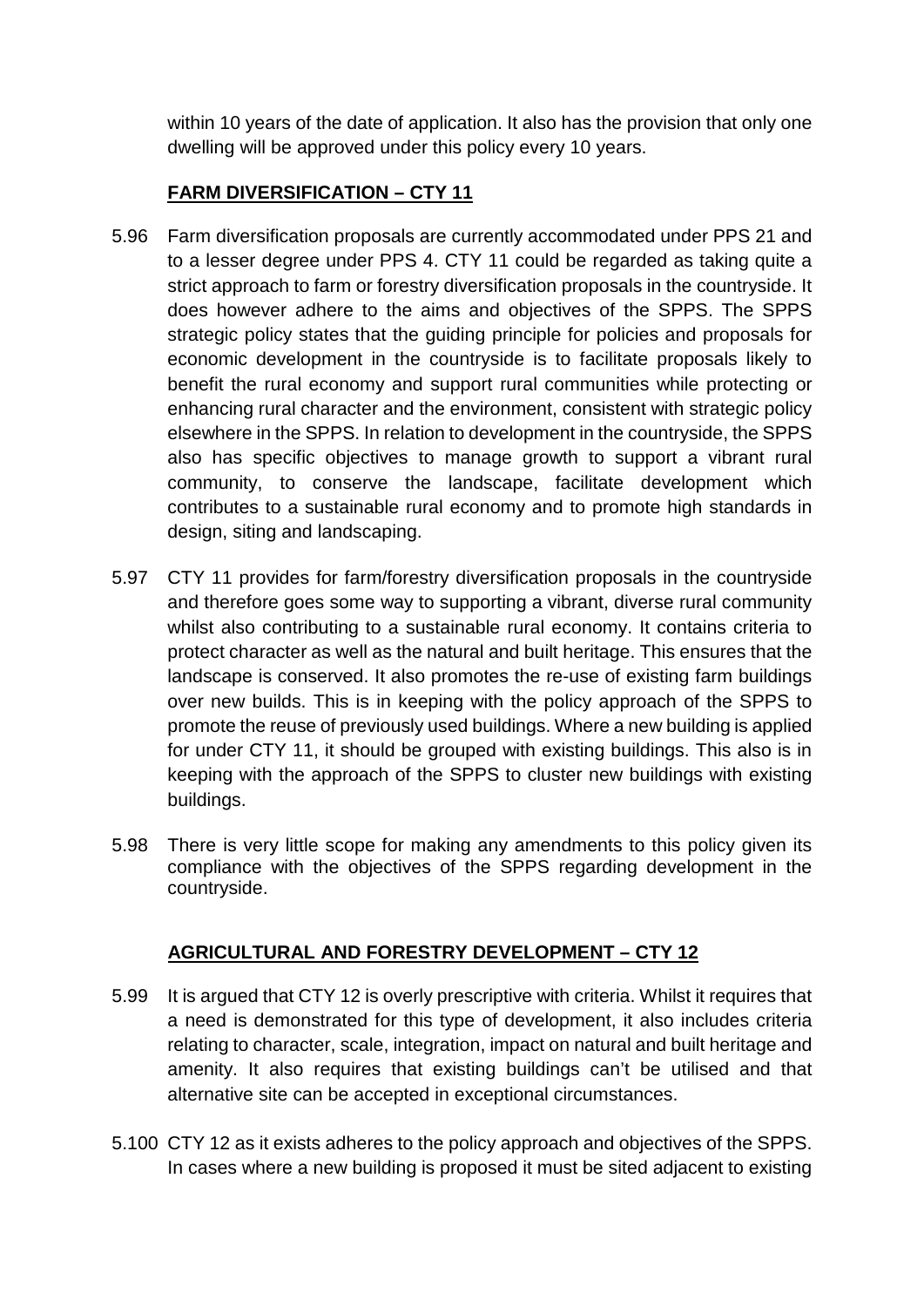farm or forestry buildings. This conforms to the SPPS approach to cluster consolidate and group new development with existing established buildings. By having a policy provision for this type of development goes some way to supporting rural communities, many of which are involved in agriculture and forestry. It also will contribute to a strong and sustainable rural economy. The policy includes criteria to protect landscape character, natural and built heritage and residential amenity. The inclusion of these criteria conform to the SPPS objective to conserve the landscape. In cases where new buildings are applied for under this policy, criteria must be adhered to which relate to design and materials. This is in keeping with the SPPS objective to promote high standards in the design and siting of development.

5.101 The regional strategic policy in the SPPS for agriculture and forestry development is less detailed than CTY 12. The main difference is where new buildings are proposed, the SPPS policy does not require the applicant to demonstrate that there are no suitable existing buildings on the holding that can be utilised.

# **DESIGN AND INTEGRATION – CTY 13, RURAL CHARACTER – CTY 14 AND THE SETTING OF SETTLEMENTS – CTY 1**

- 5.102 PPS 21 contains a number of specific policies relating to integration and design, character and setting. The SPPS, on the other hand, does not deal with these issues by way of regional strategic policies. Rather they are referred to generally and are expected to be taken into consideration in all regional strategic policies.
- 5.103 CTY 13 is a policy that is applied to all development in the countryside. It ensures that buildings integrate harmoniously with their surroundings, thereby protecting the amenity and character of the countryside. Visual impact is a main test of the policy and it is assessed by considering location, attributes of the site and suitability of design. CTY 13 is in conformity with the SPPS objectives to conserve the landscape from excessive, inappropriate or obtrusive development and to promote high standards in the design, siting and landscaping of development.
- 5.104 The countryside in Mid Ulster is valued for its intrinsic landscape character, however over the years this has been slowly eroded by constantly changing human activity. CTY 14 is an attempt to ensure that new buildings in the countryside do not result in a detrimental change to, or further erode the rural character of an area. CTY 15 recognises the importance of landscapes around settlements and how they have a special role to play in maintaining the distinction between town and country.
- 5.105 The RDS sets out a clear strategic objective to sustain rural communities (SPG 13). This will ensure sustainable growth in the countryside as well as protecting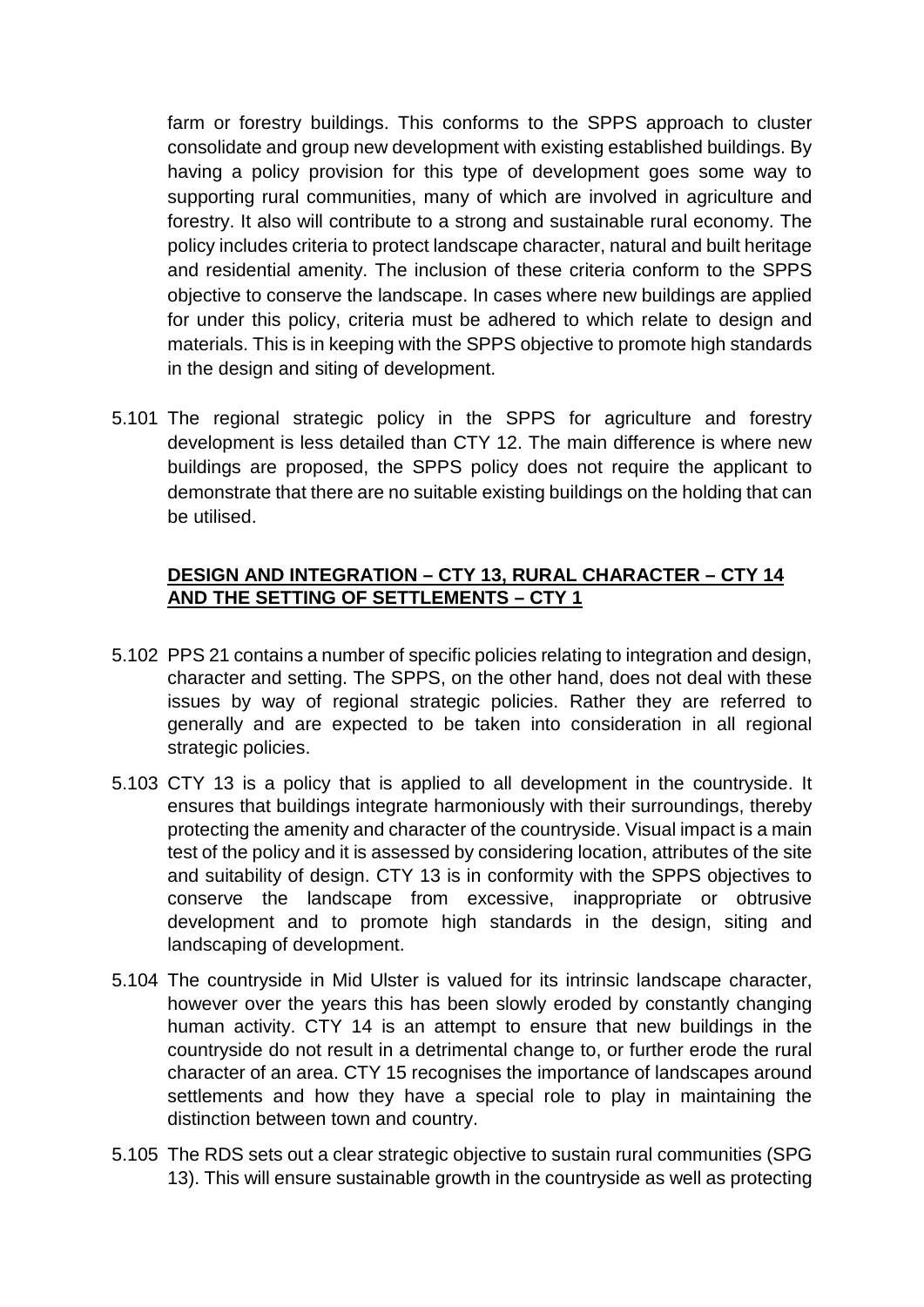and enhancing the environment. CTY 14 and CTY 15 are very much in conformity with this objective as its main aim is to protect rural character by resisting prominent buildings, build-up, non-traditional settlement patterns and ribbon development, all of which will protect and enhance our rural areas.

- 5.106 Unlike PPS21, there is no specific regional strategic policy for Rural Character in the SPPS. The SPPS does however state that all new development in the countryside must integrate, respect rural character and be appropriately designed. It should not mar the distinction between a settlement and the countryside or result in urban sprawl. CTY 14, as it exists conforms to this approach to respect rural character. Its specific criteria ensures that local landscapes are conserved and protected from excessive development (buildup) and inappropriate development (ribboning).
- 5.107 CTY 14 is one of the key policies which should stand up to SA. A key objective of the Sustainability Appraisal should be to maintain and enhance the character and quality of local landscapes. CTY 14, as it exists, ensures that the landscape character of rural areas are not negatively impact upon. It helps improve visual amenity, minimise visual intrusion and protects local distinctiveness.

#### **6.0 Recommendations**

6.1 Having examined how PPS 21 currently adheres to the objectives of the RDS, SPPS, SA and the LDP objectives and having listened to views brought forward at the workshop, we can now detail how, through the LDP, we intend to meet these SPPS objectives as well as setting out our strategy for sustainable development in the countryside and policy options for going forward with sustainable rural development Mid Ulster.

#### **SPPS REGIONAL STRATEGIC OBJECTIVES**

#### 6.2 **Objective 1 - Managing growth to achieve appropriate and sustainable patterns of development which will support a vibrant community.**

Growth will be appropriately and sustainably managed in the new LDP by adhering to the objectives of the Councils LDP Growth Strategy. Due consideration will also be given to the HGI's for Mid Ulster. These will ensure that adequate housing is provided in the countryside over the plan period and could result in 25%-30% more dwellings than the current trend allows for.

### 6.3 **Objective 2 - Conserving the landscape and natural resources of the rural area, protecting it from excessive, inappropriate or obtrusive development and from the actual or potential effects of pollution**

This SPPS objective will be adhered to in the new LDP by the designation of Areas of Outstanding Natural Beauty (AONB's), Special areas of constraint (eg) Areas of Significant Archaeological Interest (ASAI's), Areas of Archaeological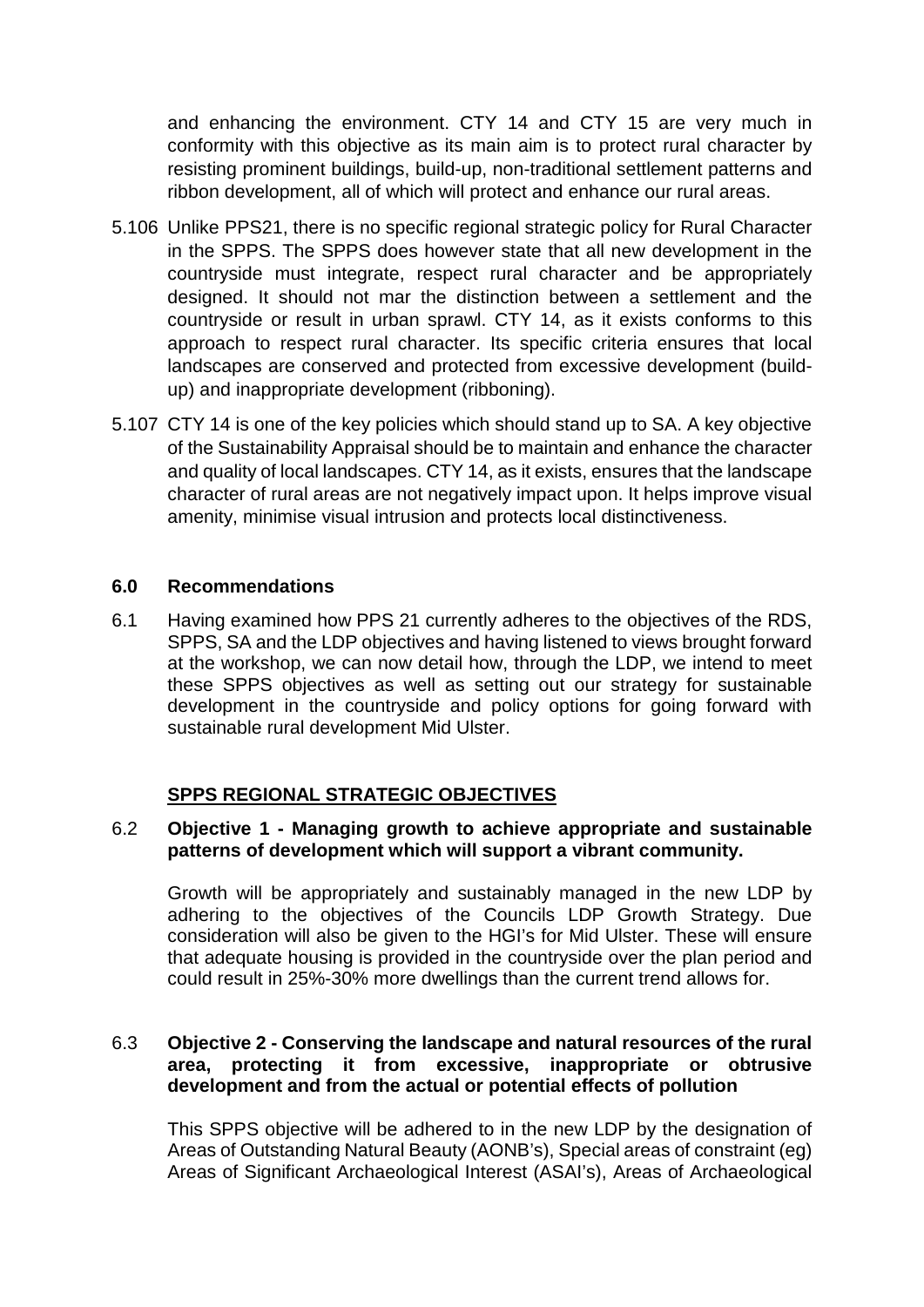Potential (AAP's) and Special Countryside Areas (SCA's) around Lough Neagh and Lough Beg, within which certain types of development may be constrained (eg) tall/high structures. Issues such as pollution will form part of the general policies of the plan.

#### 6.4 **Objective 3 - Facilitating development which contributes to a sustainable rural economy**

This SPPS objective will be adhered to in the new LDP by including more simplified and tailored Economic Development Policy for proposals in the Countryside. The LDP will also include policy which will promote Farm Diversification, and address other land uses such as Retailing and Mineral Extraction.

### 6.5 **Objective 4 - Promoting high standards in design, siting and landscaping**

The LDP will include a specific policy which will deal with the integration of buildings in the Countryside, will ensure protection of rural character, will require all proposals to be appropriately designed and will protect against urban sprawl. Regional Design Guidance will be adopted and it is also possible that our own new Design Guidance may be formulated.

### **PROPOSED STRATEGY**

- 6.6 In preparing our new LDP we must bring forward a strategy to facilitate sustainable development in the countryside. It must promote clustering, consolidation, grouping new development with existing buildings and re-using previously used buildings.
- 6.7 This strategy, together with appropriate policies, will reflect the aims and objectives of the SPPS and will be tailored to our own specific circumstances in Mid Ulster.
- 6.8 In addition to meeting the aims and objectives of the SPPS, this Strategy will take into account two of the key objectives of Mid Ulster Councils Growth Strategy:
	- 1. To provide for vital and vibrant rural communities whilst protecting the countryside in which they live by accommodating sustainable growth within the countryside proportionate to the extent of existing rural communities.
	- 2. To recognise the needs of both growing families and carers of the elderly and disabled by accommodating development which allows people to remain within their own communities and does not lead to significant harm to neighbours or the environment.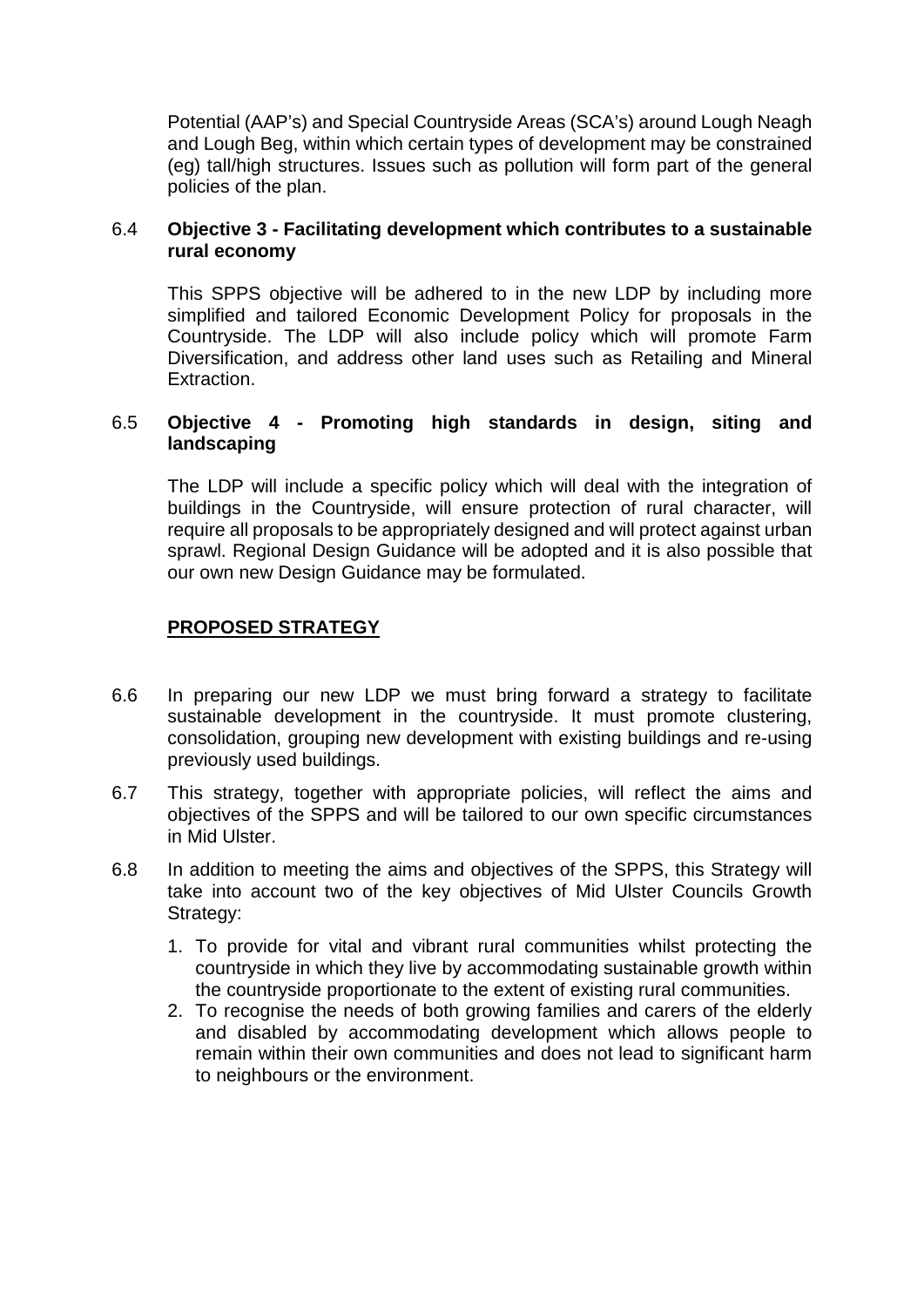### **NON-RESIDENTIAL**

#### 6.9 **Agriculture and Forestry Development**

The LDP will facilitate appropriately located agriculture and forestry development. These industries, and in particular agriculture, are very prevalent in the context of Mid Ulster. It is important that there is adequate provision in the LDP for this type of development to ensure sustainable growth in our rural communities.

#### 6.10 **Industry and Employment**

The LDP will have a provision for non-agricultural rural based businesses and services in Mid Ulster**.** This will promote self-sufficiency through entrepreneurialism and it will provide for new workshops in the rural area and for established businesses that are successful. Farm Diversification schemes will also be facilitated, as will shops which specifically meet the needs of the rural community (eg) farm shops, craft shops and shops serving tourist or recreational facilities. Such retail facilities should be required to be located within existing buildings.

#### 6.11 **Community Facilities**

There will be provision for community facilities which are required to meet the needs of local rural communities. These must be located within small settlements or associated with existing clusters. They can also be located within a Dispersed Rural Community.

#### **RESIDENTIAL**

- 6.12 The LDP must allow for balanced and sustained residential growth across the Mid Ulster Countryside in order to accommodate the needs of the rural community. Single dwellings will be facilitated in the following circumstances:
	- Within existing Clusters and Ribbons;
	- On established and active farms or within a farm cluster;
	- To meet the site specific needs of an existing non-agricultural business;
	- In conjunction with a community facility:
	- Where it will be a Replacement Dwelling;
	- Where it will involve the re-use of an existing building;
	- To meet an individual's personal and domestic circumstances and where care is being provided/obtained.
- 6.13 The LDP will also facilitate sustainable social and affordable housing developments to meet local needs identified by the NIHE, provided no land is available in a nearby settlement. Within a DRC, small housing developments will only be allowed where they are sited at a focal point.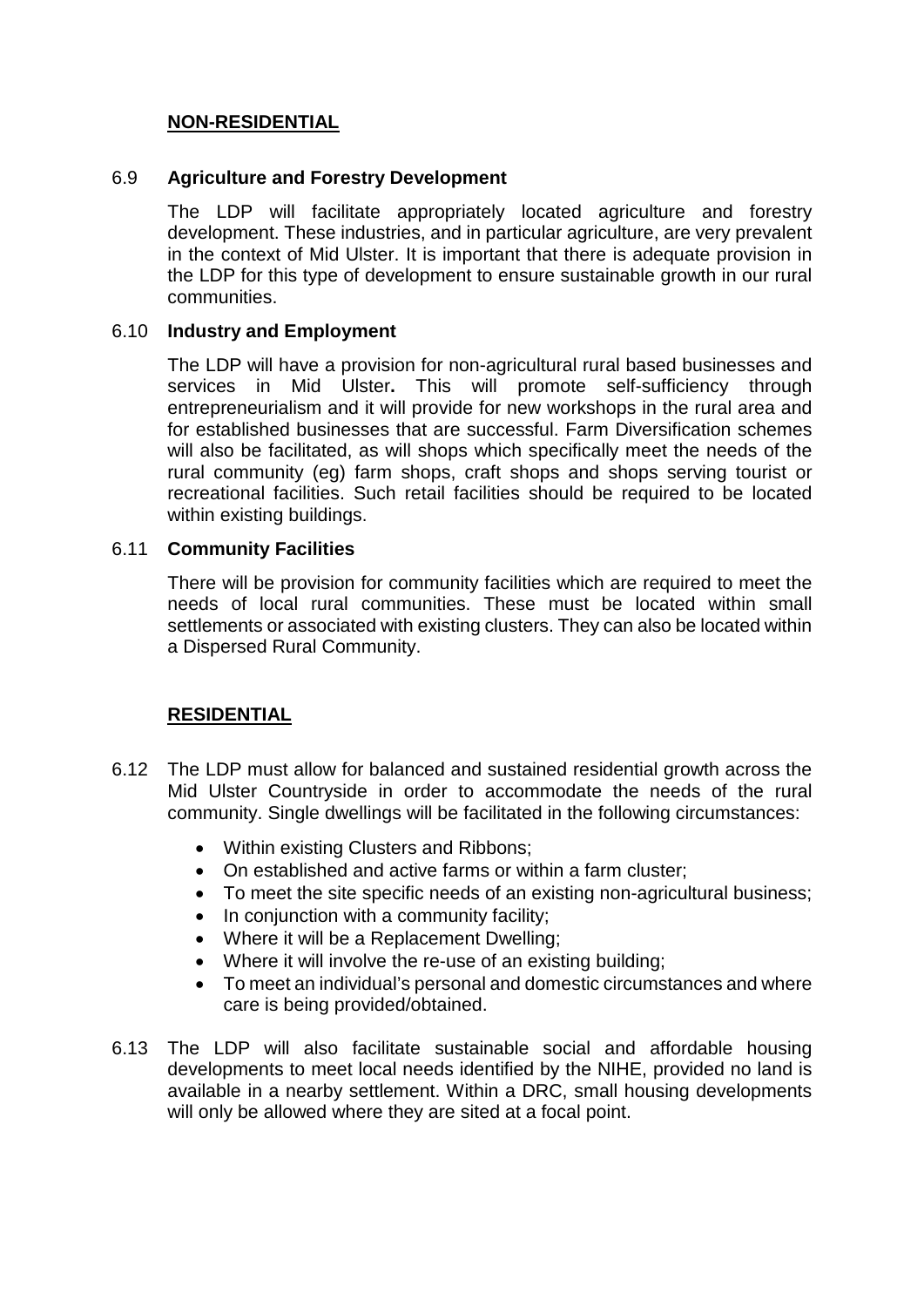### **ENVIRONMENT**

6.14 We must strive to protect our most important natural and environmental assets in the Countryside and this will be achieved by including special designations in the new LDP (eg) Special Areas of Constraint and Special Countryside Areas. In order to conserve our valuable landscapes, while facilitating sustainable rural development to meet the needs of our rural communities we must also avoid obtrusive development and promote high standards in design.

# **POLICY OPTIONS**

6.15 It is suggested that Council give consideration to having policies for development in the countryside which are grouped and worded as follows.

> **Policy 1 –Location, Siting and Design Policy 2 –Single Dwellings in the Countryside Policy 3 – Social and Affordable Housing Policy 4 – Dispersed Rural Communities (DRC's) Policy 5 – Farm Diversification Policy 6 – Agriculture and Forestry Development Policy 7 – Temporary Caravans/Mobile Homes**

# **Options for Policy 1 - Location, Siting and Design**

6.16 It is considered that there are no realistic alternative options available for Policy 1 as this approach is a requirement of the SPPS. Suggested wording for this policy could be along the following lines:

# 6.17 **Policy 1 – Location, Siting and Design**

*All development in the Countryside shall be required to:*

- *Integrate with its setting by utilising existing vegetation and landform and avoid unduly prominent or artificially created sites;*
- *Respect rural character by complimenting settlement patterns in the locality and avoid creating or adding to ribbon development;*
- *Avoid contributing to urban sprawl or mar the distinction between a settlement and the surrounding countryside;*
- *Be of appropriate design in terms of height, size, scale, massing, architectural detail and finishes.*
- •

# **Options for Policy 2 – Single Dwellings in the Countryside**

6.18 **Option 1 –** Return to a policy approach based on location, siting and integration (Similar to the Rural Strategy). This is unrealistic and can be ruled out as it would result in the erection of too many dwellings and a dispersed pattern of development in the Countryside. This option would be contrary to the approach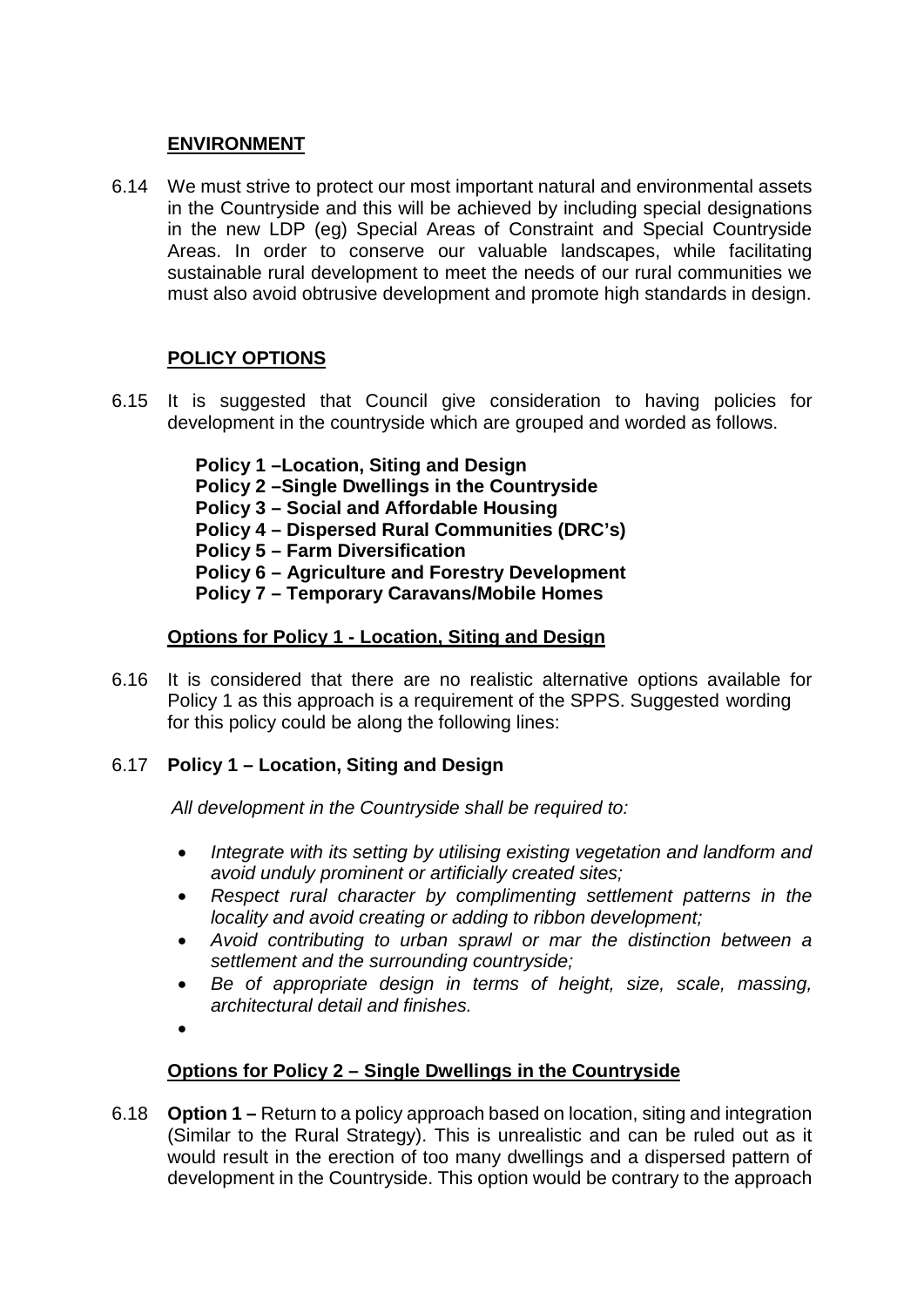of the SPPS which is to cluster and consolidate development and would not be considered sustainable.

- 6.19 **Option 2 –** Adopt the current policy based approach. This is considered to be a realistic option. However, PPS 21 adopts a policy approach that is much stricter than we require in rural Mid Ulster and based on the revised HGI figures will not deliver the required number of dwellings over the plan period. PPS 21 doesn't recognise the particular needs of our rural area. Mid Ulster has one of the most densely populated rural areas in Northern Ireland. It also has a successful and self-dependent rural population, evident by the high concentration of rural industry and rural entrepreneurs (Economic Development Position Paper). An effective countryside policy is required which will provide for the domestic and business needs of local people to ensure vital and vibrant rural communities. It is considered that the current policy doesn't adequately provide this.
- 6.20 **Option 3 –** Tailor the current policies to be more prescriptive. This is a realistic approach and would be easy to administer. However, it could become overly technocratic and we could lose the ability to consider each case on its merits.
- 6.21 **Option 4 –** Introduce new policies which provide a little more flexibility. This is realistic and would not conflict with the regional strategic criteria set out in the SPPS. This policy could be tailored to bring it more in line with the objectives of our strategy to meet the domestic and business needs of the rural community. This is our preferred option. Suggested wording for these policies could be.

# 6.22 **Policy 2 – Single Dwellings in the Countryside**

*A Single Dwelling in the Countryside will conform with the plan where it comprises a:*

- *(a) Dwelling in an Existing Non-Farm Cluster - The cluster must comprise a group of 4 or more substantial buildings and be located at a focal point (i.e.) a cross roads or a community building and can be absorbed through rounding off or consolidation. The site must have existing buildings on at least two sides.*
- *(b) Dwelling Infilling a small Gap Site - In a small gap site (of not more than 70m frontage) capable of accommodating up to 2 dwellings. The gap must be located between 3 substantial buildings, each with their own defined curtilage, fronting onto a road or laneway.*

*Exceptionally a single dwelling may be permitted on a smaller gap site (of not more than a 35m frontage) located between 2 dwellings, each with their own defined curtilage, fronting onto a road or laneway.*

*(c) Replacement Dwelling - The building must exhibit the essential characteristics of a dwelling and as a minimum all external structural walls must be substantially intact.*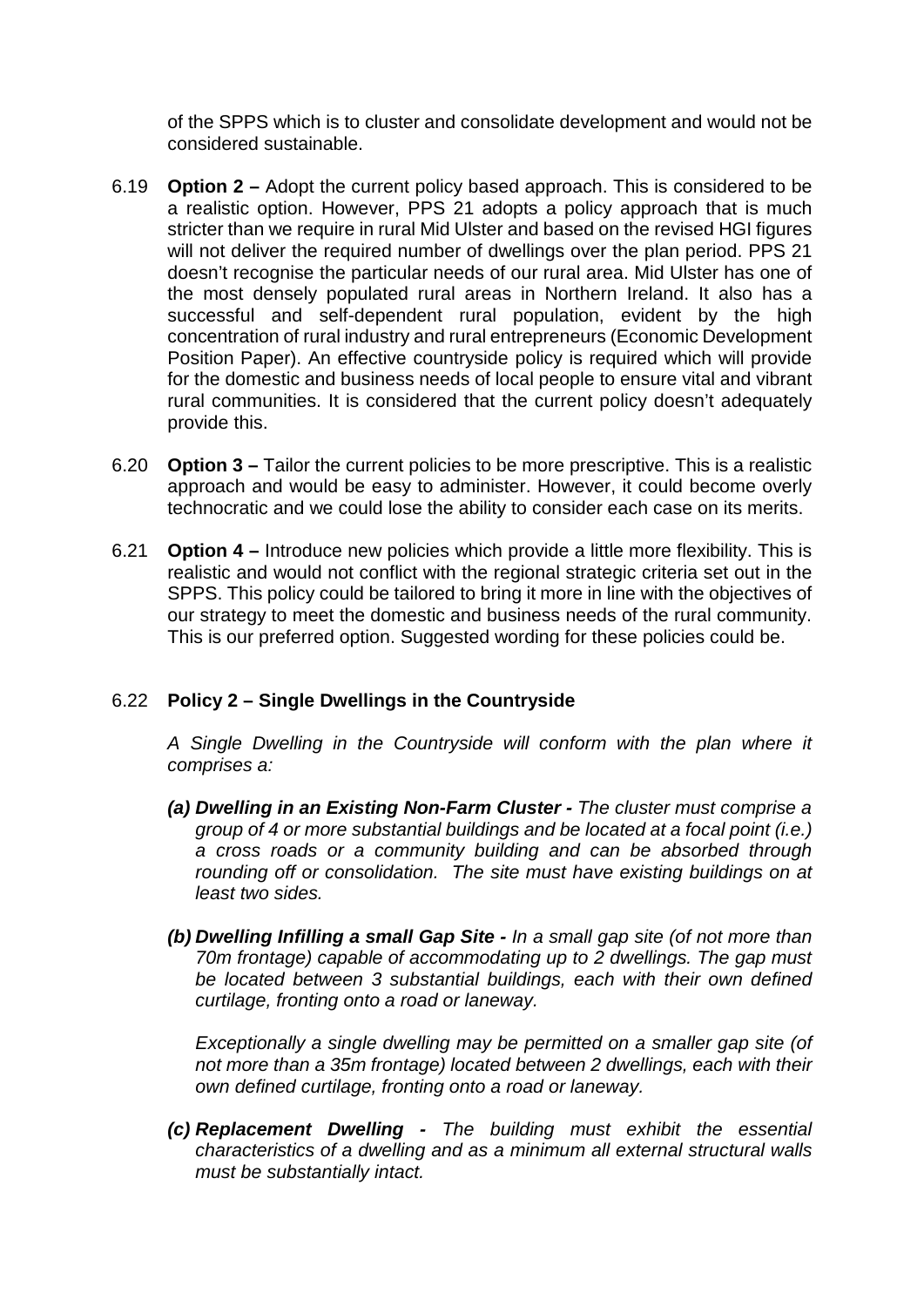- *(d) Conversion/re-use of Existing Buildings - The building must be of permanent construction. "Steel framed" buildings such as those used for the purposes of agriculture, industry or storage are not eligible. Alterations should be sympathetic to the existing building and any extension should be minor.*
- *(e) Dwelling on a Farm – The dwelling must be on a farm which has been established for 6 years and is currently active (as verified by DAERA) and no permissions obtained under this criteria in the last 10 years from the date of the application. The dwelling should also be located next to a group of substantial farm buildings. Where there are health and safety reasons or reasons relating to the efficient use of the farm or its expansion consideration will be given to a site which is visually linked to the farm. Only in exceptional circumstances will a site be considered not visually linked to a farm group, where the house is to provide for a retiring farmer to allow for the disposal of the farm or where significant environmental benefits have been demonstrated by the applicant.*
- *(f) Exceptionally, on farms that are not active and/or established or where a permission has been obtained in the past 10 years, a dwelling may be accommodated within a farm cluster. The cluster must comprise 3 or more substantial farm buildings (excluding domestic garages and small sheds) and the site must be located within the farm holding and bounded by a building on at least 2 sides.*
- *(g) Dwelling to meet Personal and Domestic Circumstances - Provided there are compelling and site specific reasons related to the persons personal or domestic circumstances and where there are no practical solutions to meet the particular circumstances of the case, such as an extension or attached dwelling.*
- *(h) Dwelling for a Carer or someone availing of care - Provided the care is delivered by or received from an immediate family member and the dwelling is in the form of an extension to an existing dwelling to form a separate attached residential unit ,or change of use of an existing building within the curtilage to form a separate residential unit.*
- *(i) Dwelling for a Business Enterprise - Provided there is a site specific and operational requirement for an employee of the business to live next to the business and where the business has been established for at least 6 years and is operating from a building of not less than 150.sqm. The dwelling must be sited adjacent to the established business.*

*Occupancy conditions will be used where a Personal and Domestic Circumstance case, a Caring case or a Business Enterprise case is presented. In all instances the onus will be on the applicant to demonstrate how they meet any of the criteria.*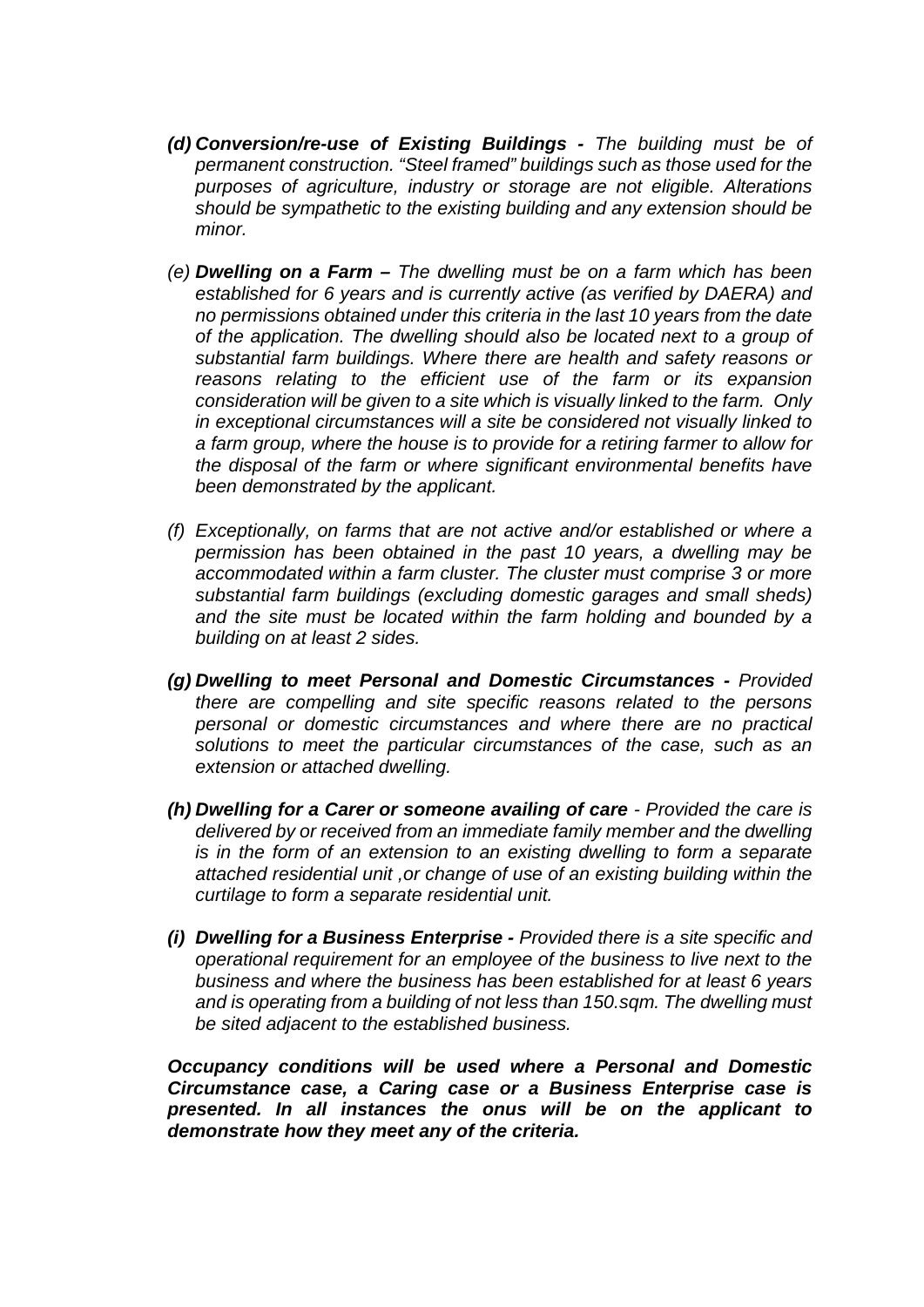*In cases relating to dwellings within farm and non-farm clusters, infill sites or an attached dwelling (dwelling for a carer) the key test is the impact on rural character. In assessing such applications regard will be given to the rural design guide, 'Building On Tradition', or any subsequent design guides. Substantial buildings include dwellings and large farm buildings but exclude domestic garages and sheds, portacabins and other temporary structures. Farm buildings must be on the farm holding and relate to the operation of the farm.*

### **Options for Policy 3 - Social and Affordable Housing**

6.23 It is considered that there are no alternative options for Policy 3 as this approach is a requirement of the SPPS. Suggested wording for this policy could be along the following lines:

#### 6.24 **Policy 3 – Social and Affordable Housing**

*Groups of Dwellings in the Countryside will conform with the plan where they provide Social and Affordable housing to meet the needs of the rural community as identified by the relevant housing authority and where they are located adjacent to or near a settlement.*

### **Options for Policy 4 - Dispersed Rural Communities (DRC's)**

- 6.25 It is important to note that DRC's are not settlements but are a countryside designation where all other countryside and appropriate policies apply. There are two policy options considered appropriate for Mid Ulster:
- 6.26 **Option 1 –** In line with the SPPS, remove all reference to DRC's within the LDP. Given that DRC's exist already in Mid Ulster this option would not accommodate them on any way and would mean that the benefits that they bring would be lost. This approach would of course be in line with strategic policy but in no way would be tailored to the needs of this district.
- 6.27 **Option 2 –** Better define the current PPS21 DRC policy in relation to what is acceptable. This could include controls for single dwellings and "clachan" type development within a DRC. Our preferred option would be this policy approach as there are certain remote areas in the district with very low development pressure where the facilitation of limited residential development would assist in the regeneration of that rural area. Suggested wording for the policy could be:

#### 6.28 **Policy 4 –Dispersed Rural Communities**

*A Single Dwelling in a Dispersed Rural Community will conform with the plan where the applicant has a strong connection to that community or where they*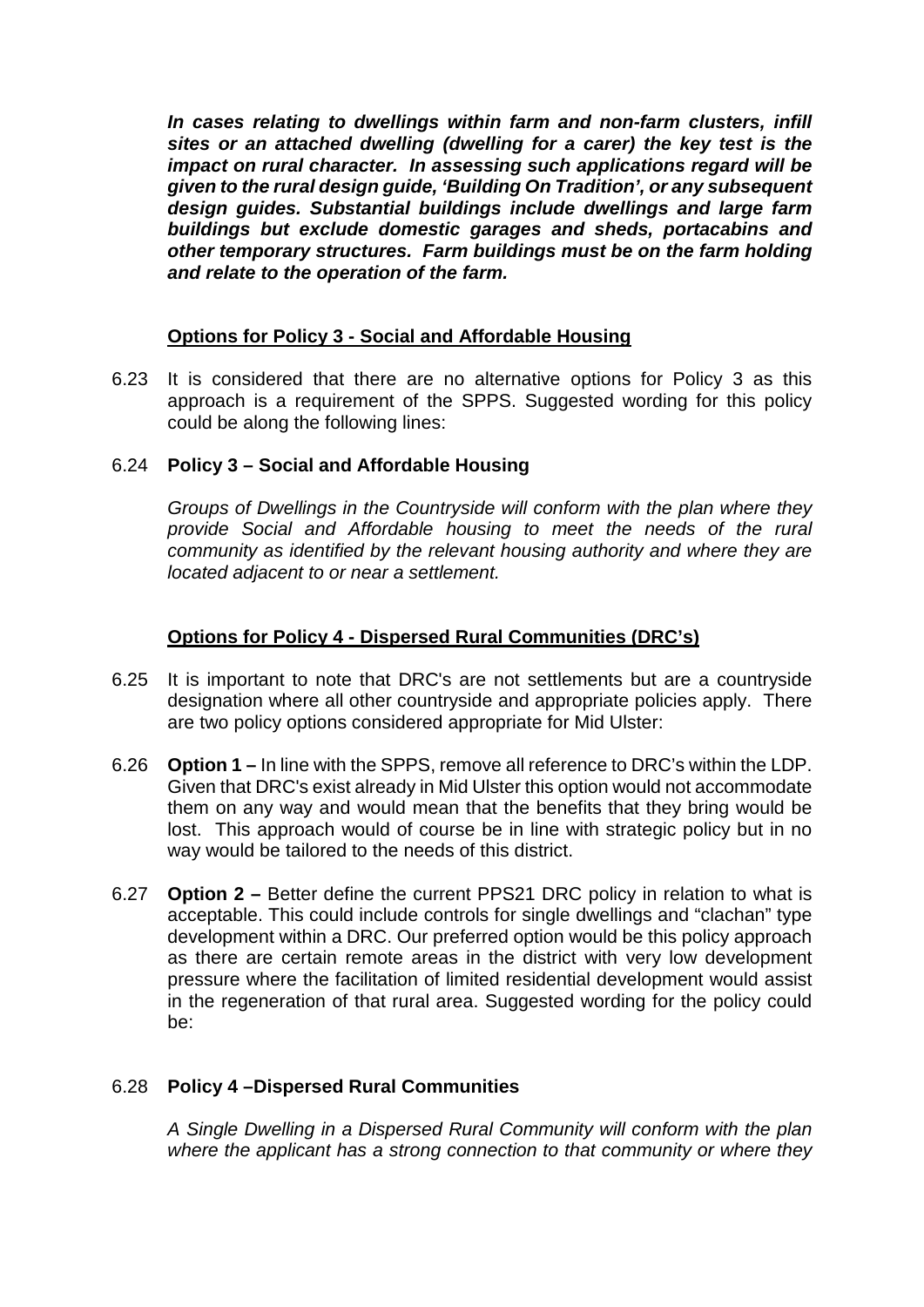*make a substantial economic or social contribution to that community. In such cases an occupancy condition will be attached.*

*A group of Dwellings in a Dispersed Rural Community will conform with the Plan where it represents a "Clachan" style development of no more than 6 dwellings, located at a focal point (i.e) Community Building or Cross Roads.*

*Tourism and communities facilities and Cottage Industries will also be accommodated in Dispersed Rural Communities*

### **Options for Policy 5 - Farm Diversification**

6.28 It is considered that there are no alternative options in relation to Farm Diversification as this policy approach is a requirement of the SPPS. Suggested wording for the policy could be along the following lines:

#### 6.29 **Policy 5 – Farm Diversification**

*Farm Diversification, involving the reuse or adaptation of existing buildings, on an active and established farm (for a minimum of 6 years) will conform with the plan providing the proposal is run in conjunction with the agricultural operations on the farm.* 

*Exceptionally, a new building may be permitted where there is no existing building available to accommodate the proposed use, either because they are essential for the maintenance of the existing farm enterprise, are clearly unsuitable for adaption and re-use or cannot be adapted to meeting the requirements of other statutory agencies. The scale and character of the new building must be in keeping with the established rural character.*

#### **Options for Policy 6 - Agriculture and Forestry Development**

- 6.30 **Option 1** Adopt the current policy approach contained within PPS21. This approach is considered to be too restrictive and overbearing and does not allow for this type of development for someone starting out in the agriculture or forestry industry where they do not have an established farm.
- 6.30 **Option 2** Adopt a more simplified and relaxed policy approach. This is our preferred option as it caters for a rural district like Mid Ulster where agriculture is a strong presence. Suggested wording for the policy could be along the following lines:

#### 6.31 **Policy 6 – Agriculture and Forestry Development**

*Development ancillary to the operations of an active and established farm/forestry holding will conform with the plan where it is to be located next to*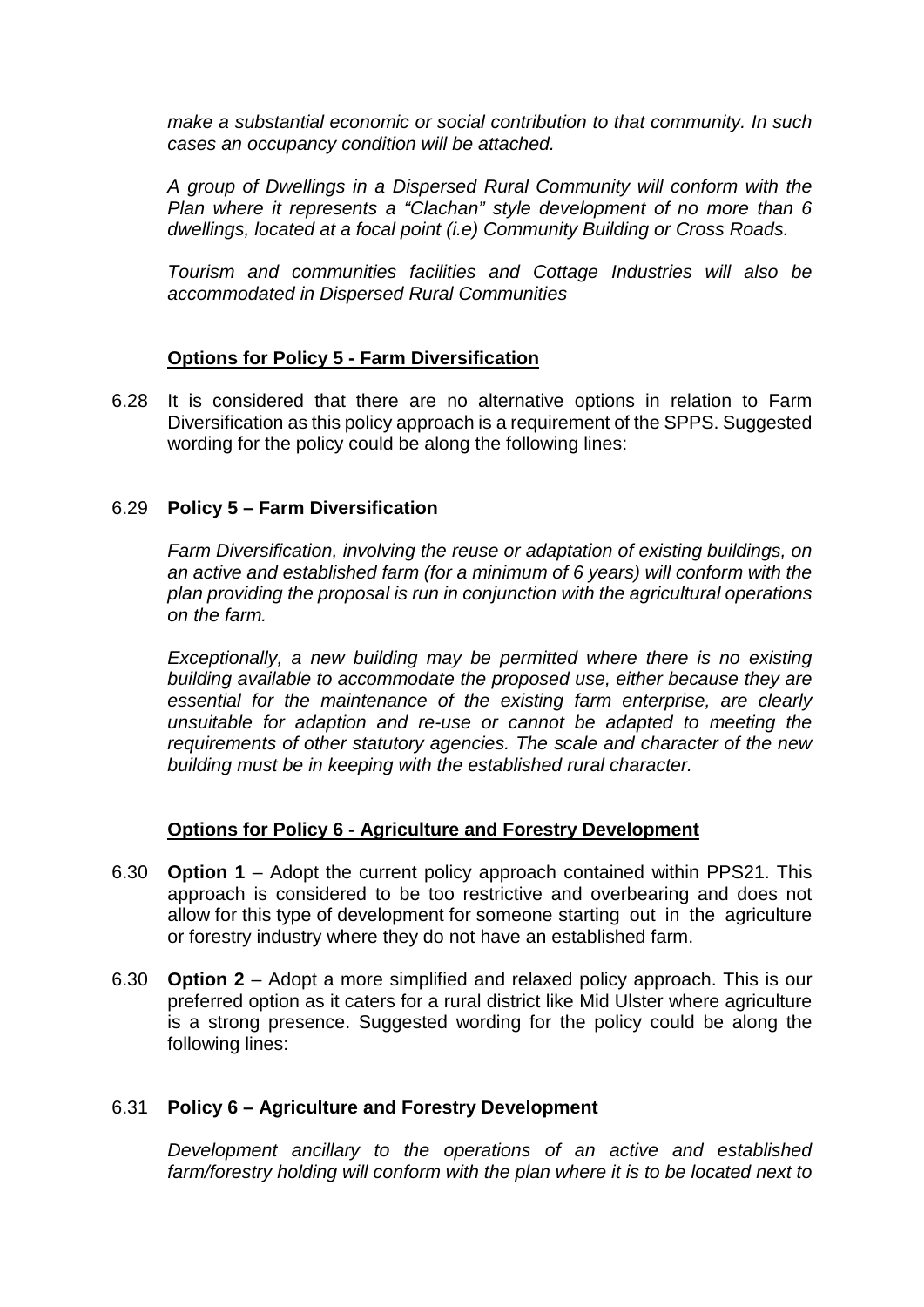*an existing building on the holding and must not appear incongruous to the rural setting.*

*In exceptional circumstances an alternative site away from existing buildings may be considered where there are demonstrable business reasons, health and safety reasons or a need to protect the amenity of nearby residents to site away from an existing building.*

# **Options for Policy 7 - Temporary Caravans/Mobile Homes**

- 6.32 **Option 1 –** Adopt the current policy approach of PPS21. It is considered that this is too restrictive in terms of the siting of the caravan/mobile home and does not facilitate someone who is planning to or currently building a permanent house.
- 6.33 **Option 2 –** Adopt a more simplified and relaxed policy approach in terms of siting. The SPPS does not include siting criteria and therefore it could be argued that the current operational policy of PPS21 is stricter. This option is our preferred option. Suggested wording for the policy could be along the following lines:

### 6.34 **Policy 11 – Temporary Caravans/Mobile Homes**

*Temporary Caravans/Mobiles Homes will conform with the Plan where they are for a temporary period of up to 3 years pending the development of a permanent dwelling or where there are compelling and site specific reasons related to personal and domestic circumstances.* 

*In either case the Temporary Caravan*/*Mobile Home must be located next to*  where a new building is to be constructed or within or next to an existing *building group.*

#### **7.0 Conclusions**

- 7.1 It is clear from this paper that there is a need and scope for tailoring policies in the new Mid Ulster Local Development Plan that are slightly more flexible in some circumstances than the existing PPS 21 policy approach. There are policy aspects that need to be tailored to address local circumstances in Mid Ulster, in particular, policy relating to:
	- Ribbon Development
	- Dwellings on Farms
	- Dwellings for Business Enterprises
- 7.2 There is also scope for the creation of new policies which can address the high dependency on carers in Mid Ulster and can allow for the siting of dwellings within existing farm clusters.